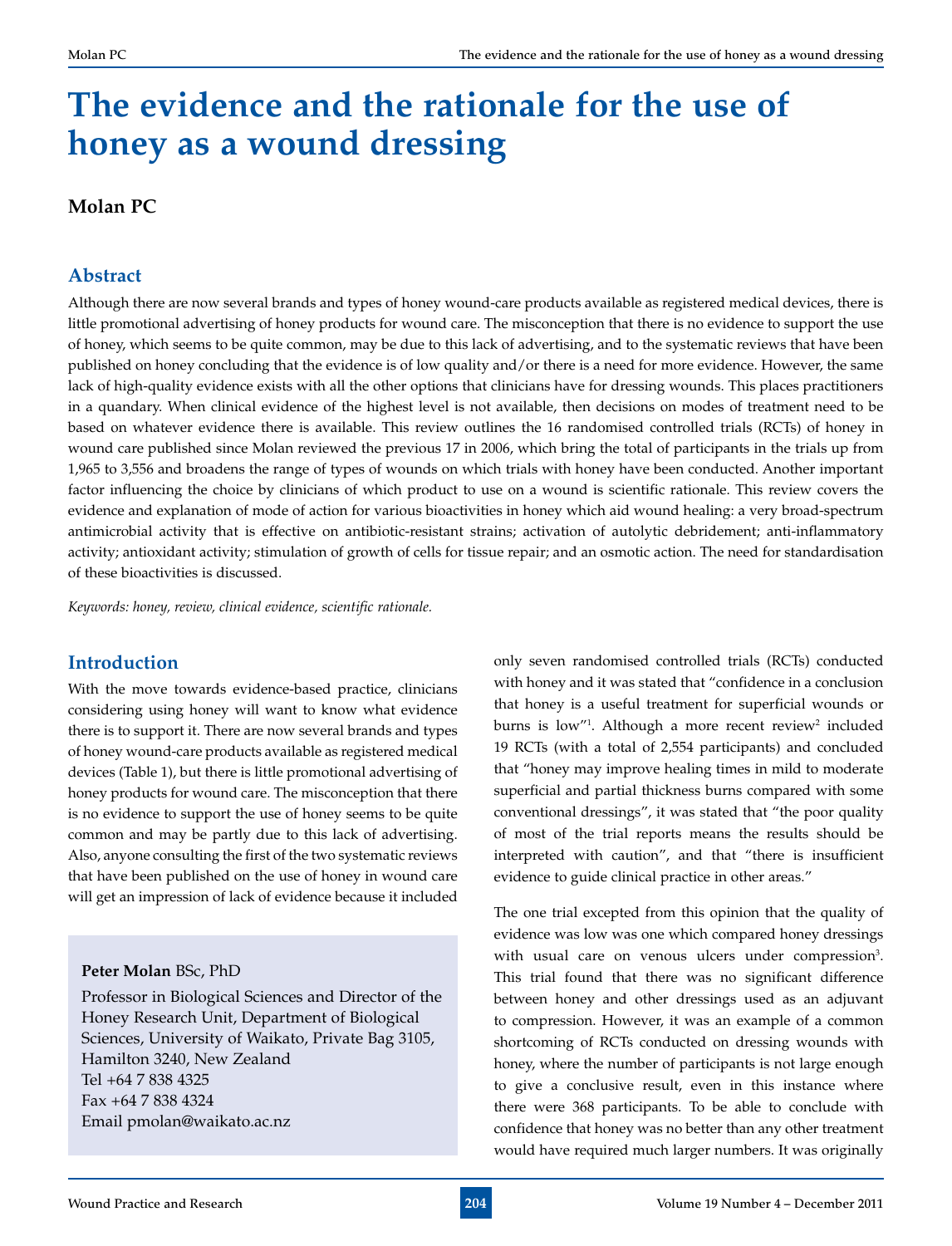|  |  | Table 1. Registered sterilised wound care products incorporating honey that are on sale. |  |  |
|--|--|------------------------------------------------------------------------------------------|--|--|
|  |  |                                                                                          |  |  |

| <b>Name of product</b>                                   | <b>Description of product</b>                                                                                                   | <b>Manufacturer</b>     |
|----------------------------------------------------------|---------------------------------------------------------------------------------------------------------------------------------|-------------------------|
| Algivon                                                  | Alginate fibre dressing pad impregnated with manuka honey                                                                       | <b>Advancis Medical</b> |
| <b>Activon Tulle</b>                                     | Non-adherent gauze dressing impregnated with manuka honey                                                                       | <b>Advancis Medical</b> |
| Actilite                                                 | Non-adherent gauze dressing impregnated with manuka honey and manuka oil                                                        | <b>Advancis Medical</b> |
| <b>Activon Tube</b>                                      | Manuka honey in a tube                                                                                                          | <b>Advancis Medical</b> |
| HoneySoft                                                | Polyvinylacetate dressing impregnated with Chilean multifloral honey                                                            | Taureon                 |
| <b>Manuka Health Wound</b><br>Dressing with Manuka Honey | Sheet of hydrogel sheet containing manuka honey                                                                                 | Manuka Health NZ        |
| Manuka Health Breast Pad<br>with Manuka Honey            | Sheet of hydrogel containing manuka honey                                                                                       | Manuka Health NZ        |
| Manuka Health Wound Gel                                  | Manuka honey with gelling agents, in a tube                                                                                     | Manuka Health NZ        |
| <b>MANUKAhd</b>                                          | Super-absorbent polyacrylic fibre dressing pad impregnated with manuka<br>honey, coated with a dry-touch absorbent hydrocolloid | ManukaMed               |
| <b>MANUKAtex</b>                                         | Non-adherent gauze dressing impregnated with manuka honey, coated with a<br>dry-touch absorbent hydrocolloid                    | ManukaMed               |
| <b>MANUKApli</b>                                         | Manuka honey in a tube                                                                                                          | ManukaMed               |
| <b>Medihoney Honeycolloid</b>                            | Sheet of gelled manuka honey                                                                                                    | <b>Dermasciences</b>    |
| <b>Medihoney Calcium Alginate</b>                        | Alginate fibre dressing pad impregnated with manuka honey                                                                       | <b>Dermasciences</b>    |
| Medihoney                                                | Manuka honey in a tube                                                                                                          | Dermasciences           |
| <b>MelMax</b>                                            | Non-adherent wound dressing impregnated with a mixture of polyhydrated<br>ionogens ointment and buckwheat honey                 | Dermagenics             |
| MelDra                                                   | Open-weave acetate fabric impregnated with buckwheat honey                                                                      | Dermagenics             |
| <b>L-Mesitran Soft</b>                                   | Mixture of honey (not manuka) with lanolin, polyethylene glycol and vitamins C<br>and E                                         | Triticum                |
| L-Mesitran Hydro                                         | Sheet of acrylic polymer hydrogel containing honey (not manuka)                                                                 | <b>Triticum</b>         |
| <b>L-Mesitran Net</b>                                    | Open-weave polyester net impregnated with L-Mesitran Hydro                                                                      | <b>Triticum</b>         |
| <b>L-Mesitran Ointment</b>                               | Mixture of honey (not manuka), lanolin, cod liver oil, sunflower oil, calendula,<br>aloe vera, zinc oxide and vitamins C and E  | Triticum                |

planned to conduct the trial on patients who had had no healing of ulcers after six weeks of compression. Such cases usually stay as non-healing ulcers for a long time, but a pilot trial had shown that honey gave healing of these within 6–12 weeks<sup>4</sup>. However, to be able to get sufficient participants recruited there was no requirement that compression had been used, only that ulcers had been non-healing for six weeks. It can be expected that compression alone would give healing of venous ulcers in cases where there is no underlying complication, which would effectively decrease the number of participants in which honey would make a

difference. Over the total number of participants there was 5.9% more healing achieved at 12 weeks in the honey-treated group compared with those in the usual care group, the mean reduction from baseline ulcer area was 9.6% better and there were 23% fewer episodes of infection in the honey-treated group compared with those in the usual care group. With the number of participants in the trial it would have required a 30% difference in the rate of healing to be achieved for the difference to be statistically significant. The results of the pilot trial indicated that a larger difference than that would be obtained, but with rapid healing in the uncomplicated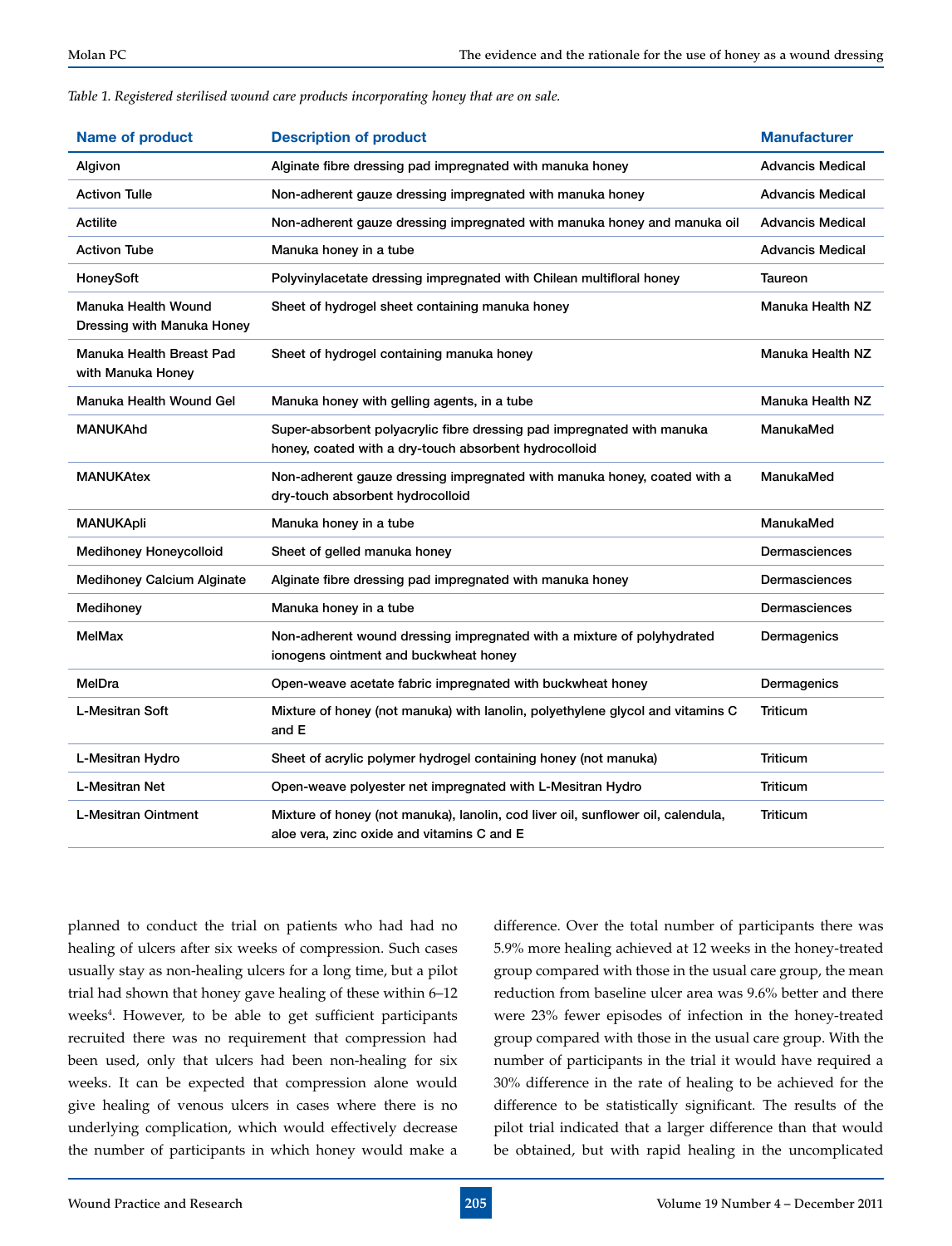ulcers (the more common ones) occurring anyway as a result of compression being used, the average difference was lower. To get statistical significance with a smaller difference would have required a larger sample size, for example, for a 10% difference 1,030 participants would have been required.

Other reviews of the published evidence for honey have also come to the conclusion that the evidence is of low quality and/or there is a need for more evidence $5-8$ . However, the same lack of high-quality evidence exists with all the other options that clinicians have for dressing wounds. It is likely that people are less aware of this because of the very large volume of advertising of wound-care products: this author frequently hears of clinicians who will not consider using honey on wounds because of lack of evidence for it, implying that they think that there is better evidence for the products that they choose to use instead. Systematic reviews of the evidence for the products usually used to treat common types of wounds have shown that this is not the case. (The conclusions from these reviews are shown in Table 2.)

Leaper9 has discussed the inadequacy of evidence for wound dressings in general and the difficulties faced in ever obtaining high-quality evidence. He points out the quandary in which this places the inexperienced practitioner and questions where that practitioner can turn for help when making decisions. When clinical evidence of the highest level is not available, then decisions on modes of treatment of cases need to be based on whatever evidence there is available. There is a hierarchy of evidence. According to Campbell<sup>10</sup>, double-blind RCTs give the strongest evidence, with the next strongest evidence coming from single-blind RCTs, then from open RCTs, next from non-randomised studies, next from controlled case studies, then from case studies. It is almost impossible to conduct double-blind trials with honey on conscious patients because they will be able to detect the characteristic aroma of honey. Campbell does not mention animal studies, but the many studies that have been conducted using honey dressings on animals have been useful in this respect because they eliminate any

| Table 2. Conclusions from systematic reviews of wound treatments. |  |  |  |
|-------------------------------------------------------------------|--|--|--|
|                                                                   |  |  |  |

| <b>Treatment</b>                                                                                     | <b>Conclusions</b>                                                                                                                                                                                                                                                                                                                                                                                                                         | Ref. no. |
|------------------------------------------------------------------------------------------------------|--------------------------------------------------------------------------------------------------------------------------------------------------------------------------------------------------------------------------------------------------------------------------------------------------------------------------------------------------------------------------------------------------------------------------------------------|----------|
| Advanced dressings on pressure ulcers                                                                | Their generalised use for this treatment is not supported by high-<br>quality evidence.                                                                                                                                                                                                                                                                                                                                                    | 93       |
| Dressings and topical agents for surgical wounds<br>healing by secondary intention                   | Only small, poor-quality trials exist, rendering the evidence<br>insufficient.                                                                                                                                                                                                                                                                                                                                                             | 94       |
| The various dressings in use to prevent infection<br>in surgical wounds healing by primary intention | No evidence was found that any of the dressings were better than<br>using no dressing at all.                                                                                                                                                                                                                                                                                                                                              | 95       |
| Hydrogel dressings to promote the healing of<br>diabetic foot ulcers                                 | Uncertain findings of superiority over basic wound contact dressings<br>have been reported and no RCTs comparing hydrogel with other<br>advanced dressing types were found.                                                                                                                                                                                                                                                                | 96       |
| The many kinds of dressings used on venous<br>ulcers                                                 | No evidence was found that any affected the rate of healing of the<br>ulcers.                                                                                                                                                                                                                                                                                                                                                              | 97       |
| The many dressings available to treat superficial<br>and partial-thickness burns                     | None had strong evidence to support their use and there was no<br>evidence to support the use of silver sulfadiazine.                                                                                                                                                                                                                                                                                                                      | 98       |
| Silver dressings for treatment of infected or<br>contaminated chronic wounds                         | There is insufficient evidence to recommend the use of these or<br>silver-containing topical agents.                                                                                                                                                                                                                                                                                                                                       | 99       |
| Silver-containing dressings and topical agents<br>for the treatment of diabetic foot ulcers          | No randomised or controlled trials were found for inclusion in a<br>systematic review of their use, despite their widespread use for this<br>treatment.                                                                                                                                                                                                                                                                                    | 100      |
| Silver-containing dressings and topical agents<br>for the prevention of wound infection              | No significant difference was found between these and the nine non-<br>silver dressings they were compared with. There were significantly<br>fewer infections with silver sulfadiazine/hydrocolloid in one trial and<br>significantly more infections in one trial with silver sulfadiazine. Only<br>one trial showed a significant reduction in healing time with a silver-<br>containing dressing (hydrofibre, on diabetic foot ulcers). | 101      |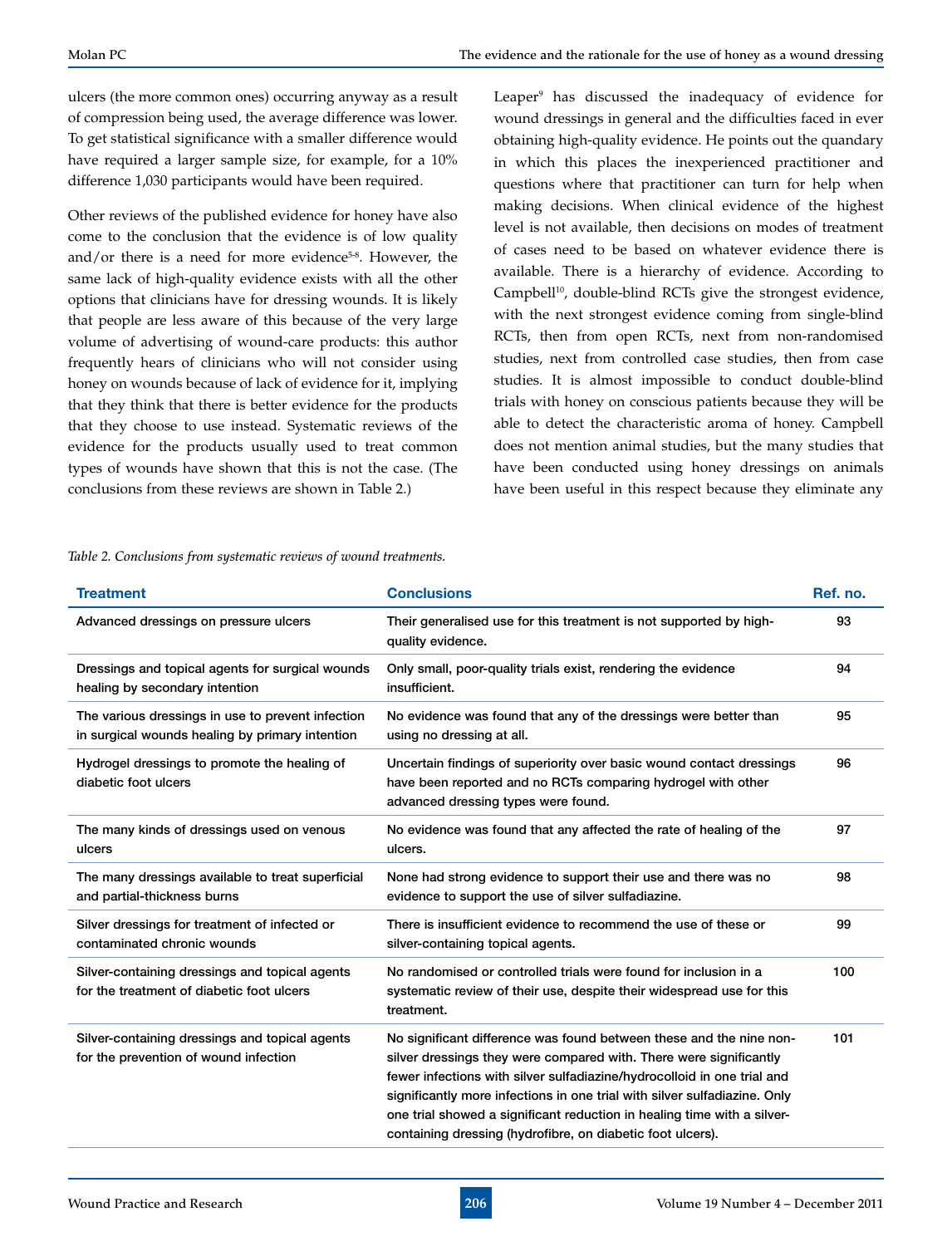placebo effect, which is likely to be large because there is so much public awareness of honey being used successfully<sup>11</sup>. A review published by Molan in 200612 of the evidence for the effectiveness of honey included 16 trials on wounds on experimental animals. There have been a further 11 such studies published<sup>13-23</sup> since the ones covered in that review.

### **The evidence supporting the use of honey in wound care**

The review by Molan<sup>12</sup> also included a lot of other evidence that got excluded from the other reviews that have been published. In total in this review, positive findings for honey in wound care were found to have been reported in all of the 17 RCTs involving a total of 1,965 participants, and in the five clinical trials of other forms involving 97 participants treated with honey. The benefit of honey in assisting wound healing was also found to have been demonstrated in four case studies where there were multiple wounds, allowing comparison of honey with other treatment. The review also summarised the details of 10 reports of studies of case series (totalling 276 cases). Honey gave good results in all but 14 of these cases. These case series were mostly chronic wounds. The clinical trials were on superficial and partialthickness burns, infected surgical wounds, chronic leg ulcers, pressure ulcers, pyomyositis abscesses, donor sites from split-thickness skin grafts, Fournier's gangrene (a form of necrotising fasciitis) and exit sites for central vein catheters.

An editorial commentary on this review<sup>24</sup> noted the importance of considering evidence lower down in the hierarchy and stated the opinion, "Every potential remedy that does no harm needs to be examined for its use and availability for the good of all." The evidence for honey doing no harm is to be seen in the absence of any adverse effects being reported in all of the trials covered in the above-mentioned review and in all the published trials and the many case studies cited below in the present article. It is frequently reported by patients that honey causes a stinging pain, but this is when wounds are inflamed and it has been found to be due to the acidity of honey<sup>4</sup>. The nociceptor nerve endings which detect acidity are sensitised by inflammation, which explains the clinical observation that the sensitivity to honey decreases in a few days if sufficient honey is kept on the wound bed to allow the anti-inflammatory activity of honey to suppress the inflammation. In a large RCT of honey dressings on venous ulcers<sup>3</sup> 29 more participants in the honey group found the dressings more painful than did those in the regular care group, but only four of the 187 treated with honey found the pain sufficient to withdraw from the trial.

As well as this RCT the results of a further 16 clinical trials of honey in wound care have been published in the five years since the review by Molan was published in 2006. The details of these are summarised in Table 3. These broaden the range of types of wounds on which trials with honey have been conducted and together bring the total of participants in RCTs on honey up from 1,965 to 3,556.

# **Rationale for use of honey in wound care**

Another important factor influencing the choice by clinicians of which product to use on a wound is scientific rationale. Despite the modern mantra of 'evidence-based medicine', this factor is as important today as it was in days gone by. In a paper on acupuncture published by John Renton in the *Edinburgh Medical and Surgical Journal* nearly two centuries  $ago^{25}$  he wrote:

*And when, moreover, no satisfactory explanation can be afforded of the modus operandi of the reagent, professional persons, unhappily for the interests of medical science, are too apt to reason upon the authenticity of the facts averred, instead of adopting the more simple and direct method of determining their value by subjecting them to the test of farther experience.* 

To put this in modern language, he was saying that if medical professionals do not know how a product works they will dispute the evidence rather than try the product. The importance of rationale for products in clinical decisions is well illustrated by the huge size of the market that was built up for silver dressings based on advertising that silver was released and killed bacteria, when there was no highquality clinical evidence for it doing so in wound infections. The rationale for the action of honey in bringing about clearance of infection in wounds and accelerating healing is well established but not well known, having not been advertised. Even less well known about honey by wound care practitioners are its other bioactivities which are also important in promoting wound healing: activation of autolytic debridement, anti-inflammatory activity, antioxidant activity, stimulation of growth of cells for tissue repair, and an osmotic action. There is good evidence from clinical studies, laboratory studies and studies with animal models for honey having these bioactivities. These are summarised in Table 4, and are discussed in more detail in the following sections.

# **Antibacterial activity of honey**

The evidence for the antibacterial properties of honey relevant to wound care was reviewed by Molan in 2009<sup>26</sup>. The number of reports published on the antibacterial activity of honey is very large, but honey varies greatly in its antibacterial potency<sup>27</sup> so the review by Molan<sup>26</sup> focused on studies which used large numbers of different samples of honey to get representative results, or used honeys with their antibacterial activity standardised against phenol as a reference antiseptic.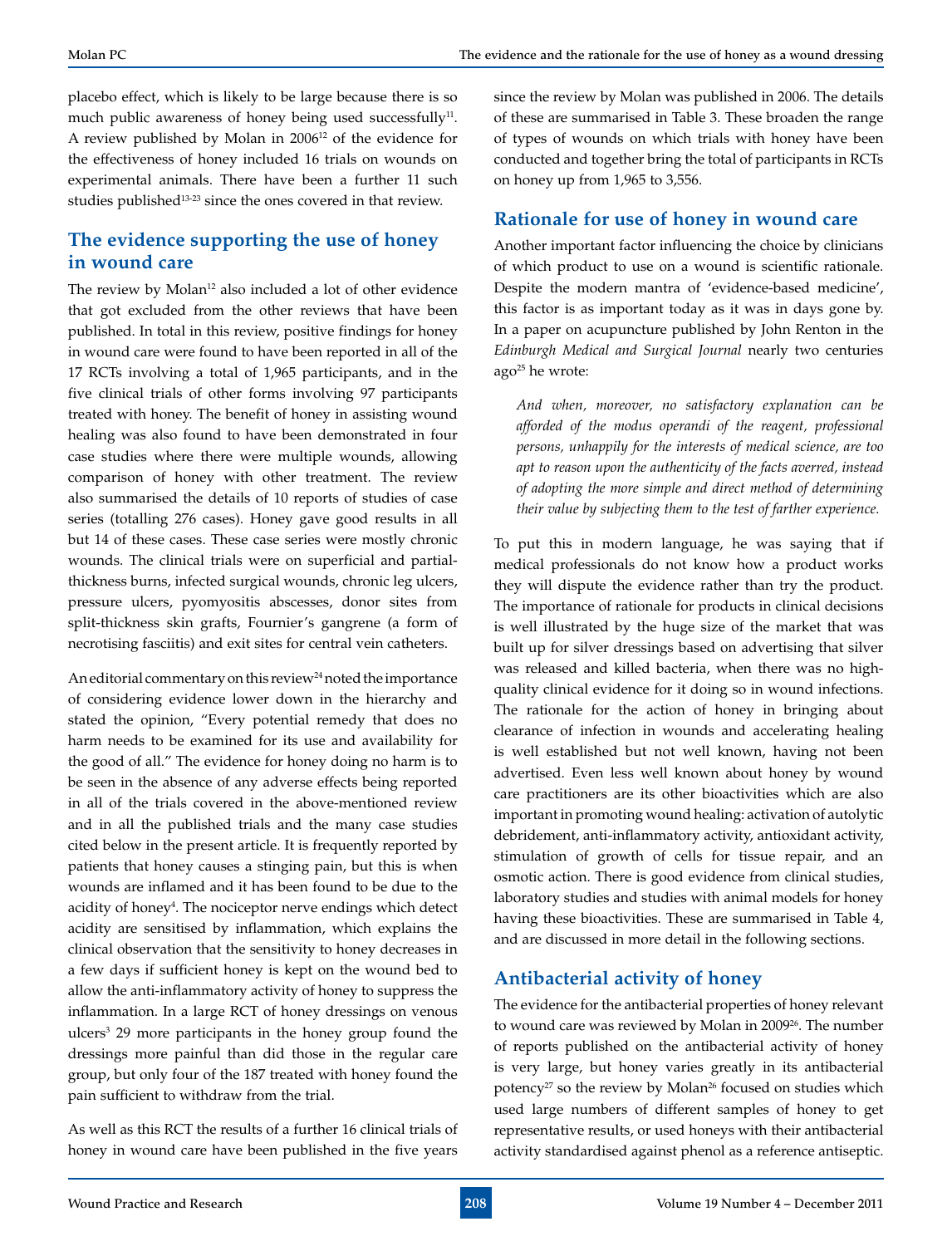In these studies, the minimum inhibitory concentration of honey has been found for a broad range of bacterial species which infect wounds. This level is generally less than 10%, a concentration of honey that is usually well below that which would be present on a wound bed under a honey dressing. Fungal species are generally less susceptible to honey, with the minimum inhibitory concentration of honey being in the range of 10%–50%<sup>26</sup>. Honey has been found to have a very broad spectrum of antibacterial activity, it being inhibitory to Gram-positive and Gram-negative species, and to both aerobes and anaerobes<sup>26</sup>. Of particular interest to wound-care practitioners is its effectiveness against antibiotic-resistant strains of bacteria such as Pseudomonads, MRSA, coagulasenegative Staphylococci, VRE, *Acinetobacter baumanii* and *Stenotrophomonas maltophilia.* Also of clinical interest is the finding in long-term "resistance training" experiments with four wound-infecting species of bacteria that no permanent decrease in susceptibility to honey could be created and no honey-resistant mutants could be detected<sup>28</sup>. It was concluded by the authors that the risk of bacteria acquiring resistance to honey is low as long as high concentrations of honey are maintained clinically. The review by Molan<sup>26</sup> also outlined the evidence from seven clinical trials, three case series studies and one case report for the effectiveness of honey dressings clearing infection in wounds. In many of the cases honey worked where other antibacterial therapy had failed. A possible explanation for this may be because honey has been found to be effective against bacteria in biofilms<sup>29-31</sup>, a situation where antibiotics and silver wound dressings have been found to be ineffective<sup>32</sup>.

### **Debriding action of honey**

The debriding action of honey may also be useful clinically in combatting bacteria in biofilms in chronic wounds. A strategy (called biofilm-based wound care) has been designed to tackle the problem, of which a major component is aggressive debridement<sup>33</sup>. The evidence for the effectiveness of honey as a debriding agent was reviewed by Molan in  $2009^{34}$ . This evidence included an RCT with 108 participants<sup>35</sup>, which demonstrated better debriding with honey than with hydrogel, the mean wound area covered in slough after four weeks being reduced to 29% with honey, compared with 43% with hydrogel; however, this difference was not statistically significant (p=0.065). The review also outlined other trials which have shown that honey is a good alternative to surgical debridement for the treatment of necrotising fasciitis in the genital region. Furthermore, it outlined seven case series and 10 single case studies in which the effectiveness of honey in debriding wounds was reported. In an RCT comparing honey with silver sulfadiazine for the treatment of burns, honey was found to prevent the formation of eschar, whereas it was formed in the cases treated with silver sulfadiazine<sup>36</sup>. Similarly, in a trial on adjacent experimental wounds on rabbits the wounds were kept clean with honey-soaked gauze but the ones treated with saline-soaked gauze formed thick dense scabs<sup>13</sup>.

A possible explanation for the mechanism by which honey brings about debridement of wounds has recently been found. Working with cultures of inflamed macrophages it was found that honey increased the activity of the enzyme plasmin in the culture medium (Harcourt and Molan: paper submitted for publication). Plasmin efficiently digests fibrin, which is what attaches slough to the wound surface, but does not digest the collagen matrix which is needed for tissue repair. The study found that the plasmin activity is increased by way of honey inhibiting the production of plasminogen activator inhibitor (PAI) by the macrophages, which otherwise would block enzymically inactive plasminogen from being converted to active plasmin by plasmin activator. Inflammation increases production of PAI37, hence the decrease in production of PAI brought about by honey is to be expected because it is wellestablished that honey has anti-inflammatory activity.

### **Anti-inflammatory activity of honey**

The large body of evidence for honey having antiinflammatory activity comes from many sources. Clinically there have been numerous observations reported of honey reducing oedema and exudate, minimising scarring and having a soothing effect when applied to inflamed wounds and burns<sup>36,38-45</sup>. Direct evidence of an anti-inflammatory activity in clinical settings has been obtained biochemically in the form of decreased levels of malondialdehyde<sup>46</sup> and lipid peroxide<sup>47</sup>, and histologically in observation of reduced numbers of inflammatory cells present in biopsy samples<sup>36</sup> in clinical trials where burns were dressed with honey. Evidence that honey has a direct anti-inflammatory activity, and that it is not a secondary effect from the antibacterial activity of honey removing bacteria which are causing inflammation, is seen in the many reports of anti-inflammatory activity being observed in experimental wounds and burns in animal models, where there were few or no bacteria present in these aseptically produced wounds<sup>48</sup>. The anti-inflammatory activity of honey has also been shown in various clinical trials where it decreased the severity of mucositis in radiotherapy of the head and neck region $49-52$ , decreased symptoms of dyspepsia<sup>53</sup> and decreased the number of bleeding sites on gums in a trial of its use to treat gingivitis<sup>54</sup>. It was also found to be effective in relief of various ophthalmological inflammatory conditions<sup>55</sup>, and in decreasing pain in nonhealing leg ulcers<sup>56</sup> and after surgical removal of children's tonsils<sup>57</sup>. The results obtained in animal experiments have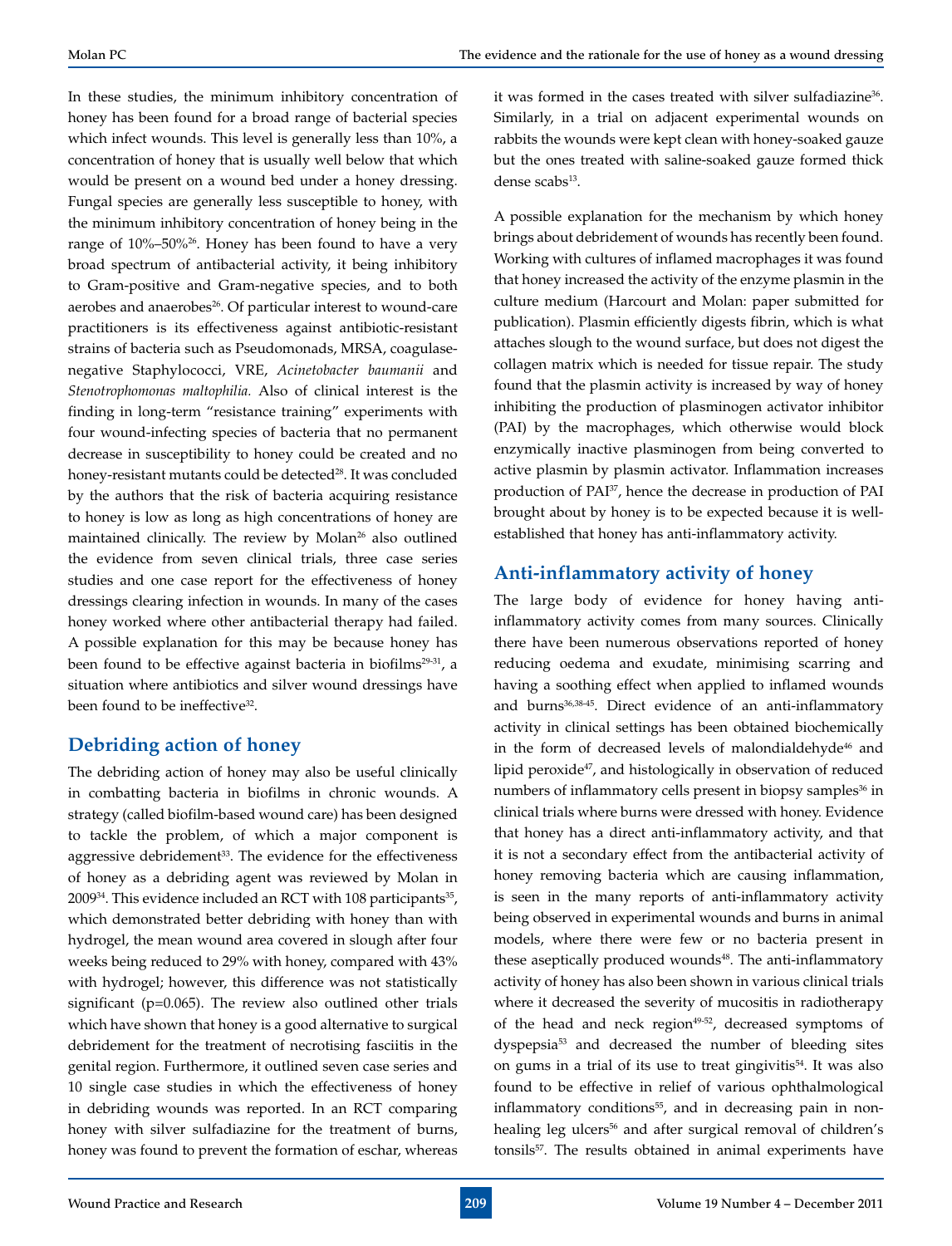also demonstrated the anti-inflammatory activity of honey: chemically induced colitis in rats was decreased<sup>58-61</sup> and prior dosage of honey to rats prevented gastritis being caused by subsequent dosage of ethanol<sup>62-64</sup>. Injection of 500 µl of 50% honey into rat paws one hour prior to injection of lipopolysaccharide gave less swelling, reduced sensitivity to pain, and a lower level of nitric oxide and prostaglandin E2<sup>65</sup>.

There are possibly several mechanisms of action by which honey gives an anti-inflammatory effect. It has been reported that honey inhibits complement that has been activated by the classical pathway, some honeys giving a 50% inhibition at a concentration of less than 1%66. Inhibition of the production of nitric oxide by macrophages by solvent extracts of honey has also been reported, but to achieve 75% inhibition of production the concentration of extract required was equivalent to honey at a concentration of more than 50%67. It has also been proposed that the anti-inflammatory action is also due to inactivation of reactive oxygen species (ROS) produced in the 'respiratory burst' of phagocytes, and to inhibition of their production<sup>66,68</sup>. Inhibition by honey of production of ROS by zymosan-activated neutrophils<sup>66</sup>, zymosan-activated neutrophils, monocytes and macrophages<sup>69</sup>, thrombinactivated neutrophils<sup>70</sup> and zymosan-activated monocytes primed with lipopolysaccharide<sup>71</sup> has been reported, there being inhibition of 50% or more obtained with a concentration of 1% or less with some honeys. Although a stimulation of the 'respiratory burst' of neutrophils has been reported to be brought about by honey, this stimulation was maximal at 0.1% honey, and at 0.8% honey (the highest concentration tested) there was 46% inhibition of the 'respiratory burst'<sup>72</sup>. The possibility that the decrease in production of ROS reported was due to the antioxidant components of honey scavenging the ROS and preventing them reacting with the reagents used to measure them, rather than honey directly inhibiting the 'respiratory burst' has been investigated, and this has been discounted by the finding that honey has an inhibitory action on the process of phagocytosis which is what activates the 'respiratory burst' (Bean, Cursons and Molan: paper submitted for publication).

# **Antioxidant activity of honey**

The antioxidant activity of honey probably also contributes to its anti-inflammatory properties because ROS act as messengers to give feedback amplification of the inflammatory response73, and this process can be blocked by phenolic antioxidants74. It has been demonstrated that application of antioxidants to wounds decreases inflammation<sup>75,76</sup>, and the main mechanism of action of honey in improving the healing of burns has been found to be through its antioxidant activity<sup>77</sup>. Manuka honey, the type of honey most widely

used in registered wound-care products, contains a very high level of phenolics<sup>78</sup>. One of these compounds present at a high level, methyl syringate, has been identified as a potent superoxide scavenger $79$  and thus can be expected to remove one of the major ROS messengers amplifying inflammation.

Although there has been little reference to anti-inflammatory activity in promotion of wound-care products because antiinflammatory pharmaceuticals are not compatible with wound healing (non-steroidal anti-inflammatory drugs are cytotoxic, and corticosteroids inhibit the growth of epithelial tissue), inflammation is a major factor in chronic wounds remaining non-healing<sup>80</sup>. Also, by giving rise to ROS, which over-activate fibroblasts, inflammation causes fibrosis<sup>81</sup> which in cutaneous wounds gives hypertrophic scars. This would explain why when honey, which has an anti-inflammatory activity, has been used in clinical trials to treat burns its usage results in less scarring<sup>44,82</sup>. The ROS produced by phagocytes in inflamed tissue also activate proteases which are normally inactive<sup>83-85</sup> and the active forms of these digest the extracellular matrix and cell growth factors which are essential for tissue repair<sup>86</sup>. The anti-inflammatory action of honey suppressing this activation would explain why in a clinical trial of use of honey to treat superficial burns none of the burns became full-thickness with honey whilst four did that were treated with silver sulfadiazine<sup>36</sup>. Another benefit of the anti-inflammatory action of honey is that it decreases oedema, thus decreasing the pressure on the microvasculature of wound tissue that otherwise restricts the availability of oxygen and nutrients required for growth of tissue for wound repair.

# **Increasing the rate of healing**

The acidity of honey also helps provide oxygen to regenerating tissue, as it decreases the pH of the wound bed and thus makes more oxygen available from haemoglobin in the blood. A clinical trial to find the effect of honey dressings on the surface pH of chronic wounds demonstrated it to cause a significant p<0.001) decrease in pH, a reduction in pH of 0.1 being significantly (p<0.001) associated with a decrease in wound size of  $8.1\%$ <sup>87</sup>. An additional action in speeding the growth of repair tissues is the stimulatory action of honey on growth of cells. Honey at a concentration of 1% has been found to significantly (p<0.001) stimulate the release of the cytokines TNF-α, IL-1β and IL-6 from monocytes when compared with untreated cells, something known to play an important role in healing and tissue repair<sup>88</sup>. Keratinocytes, another type of cell involved in wound healing, have been found to have transcription of the genes for TNF- $\alpha$ , IL-1 $\beta$ and TGF- $\beta$  up-regulated by honey a concentration of 1%<sup>89</sup>. Honey has also been demonstrated to stimulate angiogenesis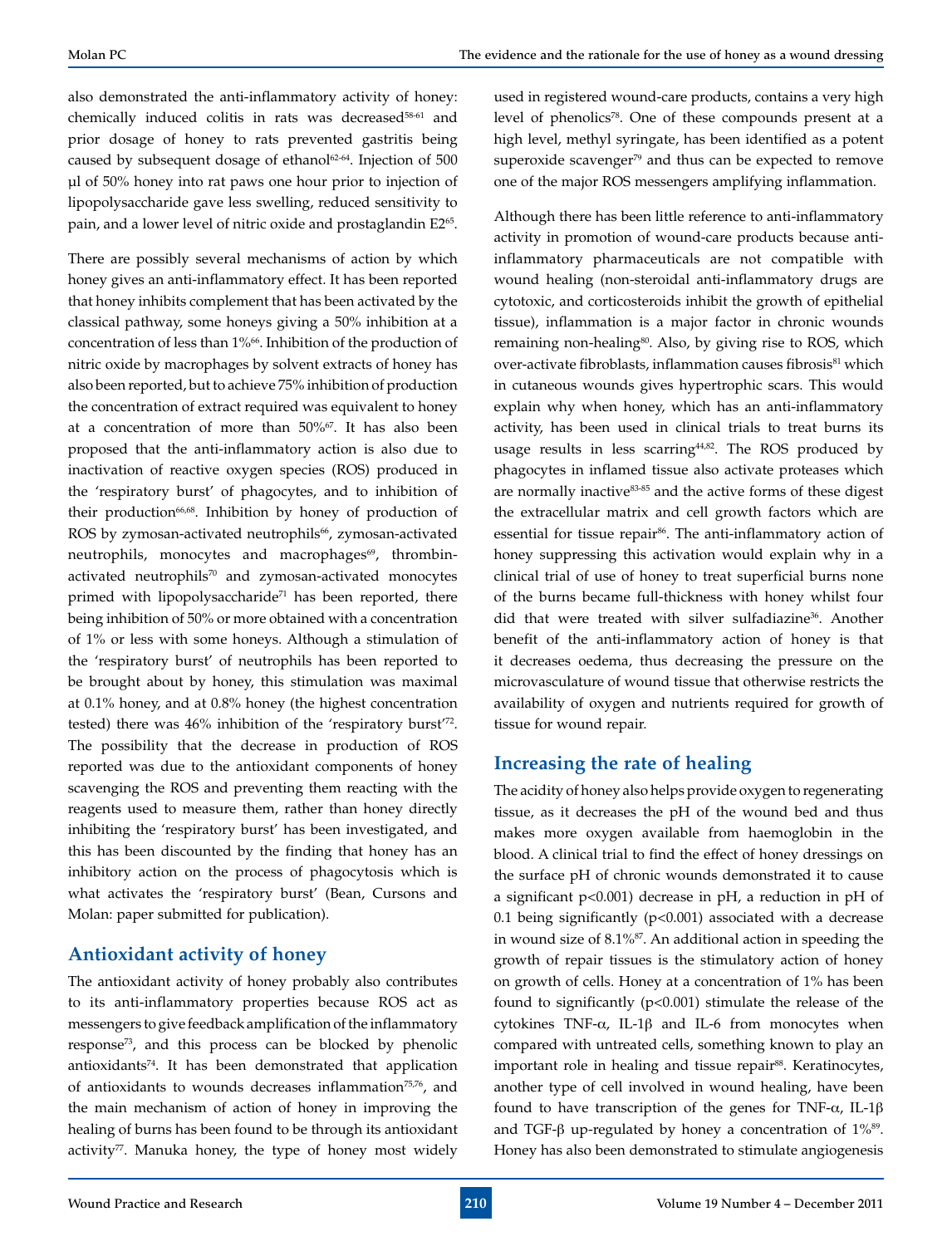| ١                   |
|---------------------|
|                     |
|                     |
|                     |
|                     |
|                     |
|                     |
|                     |
|                     |
|                     |
|                     |
|                     |
|                     |
|                     |
| j                   |
|                     |
|                     |
|                     |
|                     |
|                     |
|                     |
|                     |
|                     |
|                     |
|                     |
|                     |
|                     |
|                     |
|                     |
|                     |
|                     |
|                     |
|                     |
|                     |
|                     |
|                     |
|                     |
|                     |
|                     |
|                     |
|                     |
|                     |
| i                   |
|                     |
|                     |
|                     |
|                     |
|                     |
|                     |
|                     |
|                     |
|                     |
|                     |
|                     |
|                     |
|                     |
|                     |
|                     |
|                     |
|                     |
|                     |
|                     |
|                     |
|                     |
|                     |
|                     |
|                     |
|                     |
|                     |
|                     |
|                     |
|                     |
|                     |
|                     |
|                     |
|                     |
| d                   |
|                     |
|                     |
|                     |
| $\overline{a}$<br>ś |

| ا<br>ا                                        |
|-----------------------------------------------|
| 5                                             |
|                                               |
| -<br>נו<br>$\overline{\mathcal{L}}$<br>١<br>l |
|                                               |
|                                               |
| :<br>ا<br>I                                   |
| .<br>.<br>.                                   |
|                                               |
| $\begin{array}{c} \n\hline\n\end{array}$      |
| í                                             |
| ا<br>ا                                        |
| $\frac{1}{2}$                                 |
|                                               |

| Type of wound                                          | treatment<br>Control            | No. in trial                                   | Results honey vs control                                                                                                                                                                  | <b>Statistics</b> | Other findings                                                                                                                                                                                                                                                                     | Ref.<br><u>o</u> |
|--------------------------------------------------------|---------------------------------|------------------------------------------------|-------------------------------------------------------------------------------------------------------------------------------------------------------------------------------------------|-------------------|------------------------------------------------------------------------------------------------------------------------------------------------------------------------------------------------------------------------------------------------------------------------------------|------------------|
| Superficial & partial                                  | 1% silver                       | H: 25                                          | Healed within 2 weeks: 52% vs 20%                                                                                                                                                         | Not given         | Wounds giving positive swabs took 3                                                                                                                                                                                                                                                | 102              |
| thickness burns<br><15% TBSA                           | sulfadiazine cream              | C: 25                                          | Proportion healed within 4 weeks: 100% vs 60%<br>(Control 100% took 6 weeks)                                                                                                              | Not given         | (20 positive at start); took 5 weeks with<br>weeks to all become sterile with honey                                                                                                                                                                                                |                  |
|                                                        |                                 |                                                | Time required for pain to be relieved in all patients: 3<br>weeks vs 5 weeks                                                                                                              | Not given         | control (19 positive at start)                                                                                                                                                                                                                                                     |                  |
| Superficial & partial-<br>thickness burns<br><50% TBSA | sulfadiazine cream<br>1% silver | H: 37<br>C: 41                                 | Average time taken for healing: 18.1 days vs 32.6 days                                                                                                                                    | p<0.05            | (P from 0.01 to 0.04: varied depending<br>for swabs to show burns were sterile<br>treatment: 65% vs 0%; after 14 days<br>Significantly shorter time with honey<br>92% vs 7%; after 21 days 100% vs<br>on time to report for treatment).<br>Proportion sterile after 7 days<br>44%. | 103              |
| Superficial burns                                      | 1% silver                       | H: 25                                          | Proportion healed in 5-10 days: 56% vs 12%                                                                                                                                                | p=0.002           | Positive swabs $\rightarrow$ sterile for 17 patients                                                                                                                                                                                                                               | 104              |
| 5-40% TBSA                                             | sulfadiazine cream              | C: 25                                          | Proportion with pain relieved by 5 days: 36% vs 4%                                                                                                                                        | $p=0.01$          | took 1 week, 2 weeks for the remaining<br>3 with honey (20 positive at start); with<br>sterile by 1 week, 16 by 2 weeks, the<br>control (22 positive at start) 11 were<br>remainder taking 3-6 weeks.                                                                              |                  |
| Superficial & partial-                                 | Silver sulfadiazine             | H and C on                                     | Average time taken for healing: 13.5 days vs 15.6 days                                                                                                                                    | p<0.0001          | 6 wounds failed to heal with honey (4                                                                                                                                                                                                                                              | 105              |
| thickness burns<br><40% TBSA                           | cream                           | 150 patients<br>burns on<br>matched<br>pair of | 7% had not healed within 19 days with honey vs 40%<br>with control                                                                                                                        |                   | heal with control (all of these infected).<br>of these infected), 29 wounds failed to<br>8 wounds required skin grafts with<br>honey, 29 with control.                                                                                                                             |                  |
| Bums 10-60%<br>TBSA                                    | Silver sulfadiazine<br>cream    | Normal (not<br>burnt): 25<br>C: 60<br>H: 60    | week; 69% vs 135% after 2 weeks; 53% vs 113% after<br>Elevation above normal of lipid peroxidation product<br>(an indicator of inflammation): 125% vs 150% after 1<br>3 weeks.            | p<0.001           |                                                                                                                                                                                                                                                                                    | 47               |
|                                                        |                                 |                                                | vs 94% after 1 week; 106% vs 119% after 2 weeks;<br>Elevation above normal of ceruloplasmin (an acute-<br>phase protein, an indicator of inflammation): 77%<br>138% vs 154% after 3 weeks | p<0.001           |                                                                                                                                                                                                                                                                                    |                  |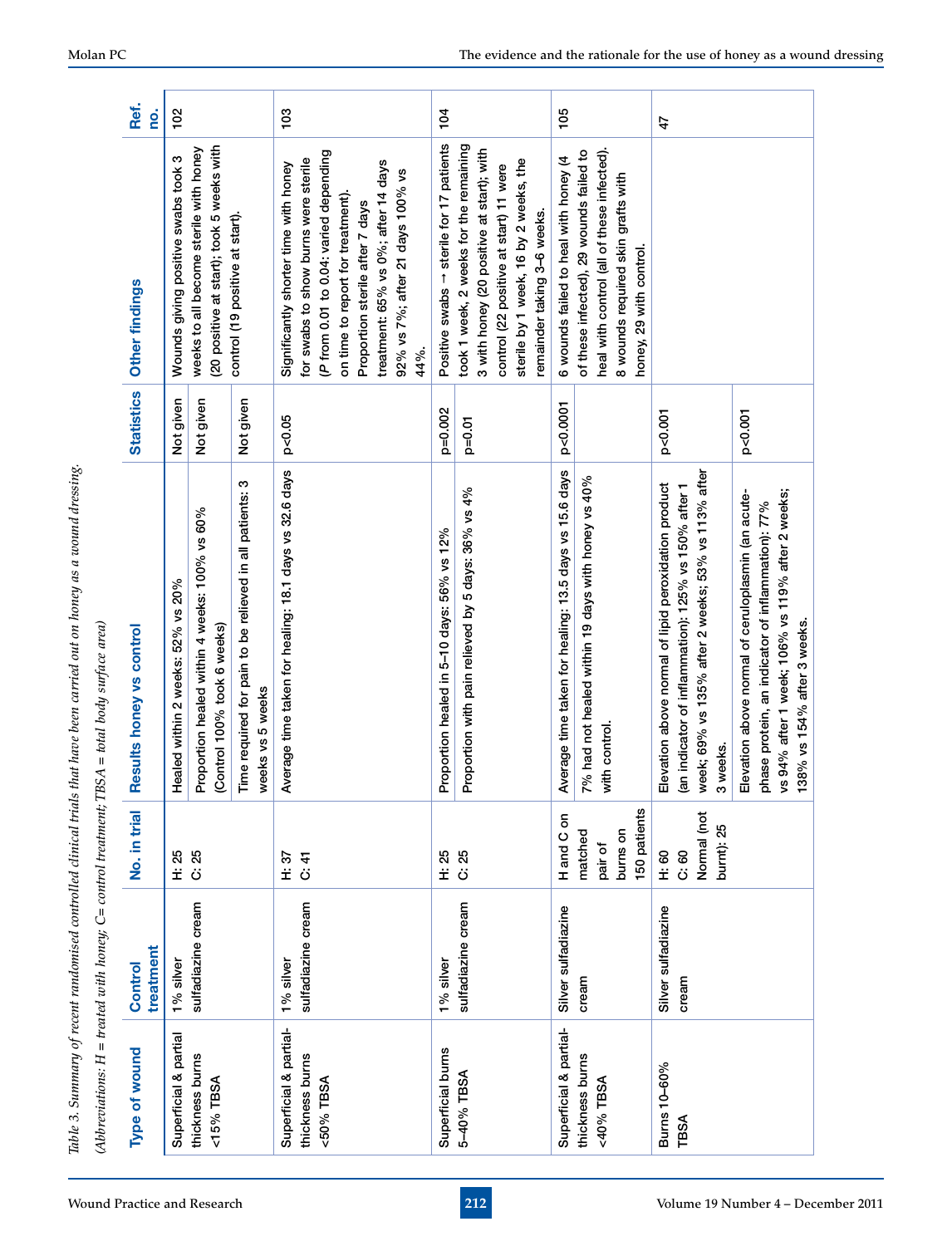| 107                                                                                                        | 108                                                                                    | $\frac{8}{100}$                                                                                                                                                                     | ო                                                                                                                                                                                                            | 110<br>35                                                                                                                                                                                                                                                                                                                        | $\overline{11}$                                                                                                                                                                                                                                                  |
|------------------------------------------------------------------------------------------------------------|----------------------------------------------------------------------------------------|-------------------------------------------------------------------------------------------------------------------------------------------------------------------------------------|--------------------------------------------------------------------------------------------------------------------------------------------------------------------------------------------------------------|----------------------------------------------------------------------------------------------------------------------------------------------------------------------------------------------------------------------------------------------------------------------------------------------------------------------------------|------------------------------------------------------------------------------------------------------------------------------------------------------------------------------------------------------------------------------------------------------------------|
| seen in measurements of these on<br>A trend towards less pain, itching,<br>visual analogue scales.         |                                                                                        |                                                                                                                                                                                     | with usual care ( $P = 0.001$ )                                                                                                                                                                              | decreased in 4 weeks from 10 to<br>Cases with MRSA in the wound                                                                                                                                                                                                                                                                  | Analogue Scale): 1.86 for H, 1.99 for C<br>Mean post-operative pain (Visual<br>$= 0.56$<br>Ë                                                                                                                                                                     |
| p > 0.05<br>p>0.05                                                                                         | $p=0.04$                                                                               | p<0.001<br>p<0.05                                                                                                                                                                   | p=0.258<br>$p=0.553$<br>p=0.186<br>$p=0.228$                                                                                                                                                                 | $p=0.001$<br>$p=0.05$<br>$p=0.03$<br>p<0.05                                                                                                                                                                                                                                                                                      | $p=0.16$<br>$p=0.04$<br>$p=0.01$                                                                                                                                                                                                                                 |
| Mean time for complete healing: 18.4 days vs 19.8<br>Mean time for closure: 11.9 days vs 13.9 days<br>days | 51.1% had complete cure with honey, 71.1% without<br>honey                             | period of 5 weeks: 15.00 decreased to 6.55 vs 14.52<br>Proportion of ulcers healed within 5 weeks: 20% vs<br>ಥ<br>Pressure Ulcer Scale for Healing score over<br>decreased to 12.62 | Proportion with incidents of infection: 17.1% vs 22.1%<br>Proportion healed within 12 weeks: 55.6% vs 49.7%<br>Mean reduction in ulcer area: 74.1% vs 65.5%<br>Mean time for healing: 63.5 days vs 65.3 days | Mean reduction in wound pain (Visual Analogue Scale)<br>in first week: 52% vs 34%. No statistically significant<br>differences between treatments in wound pain were<br>Mean reduction in slough in 4 weeks: 34% vs 13%<br>Mean reduction in wound size in 4 weeks: 67% vs<br>Proportion healed in 12 weeks: 24% vs 18%<br>52.6% | Mean healing time for partial avulsion (11 cases H, 17<br>Mean healing time for all cases: 33 days vs 25 days<br>Mean healing time for total avulsion (16 cases H, 7<br>cases C):44 days vs 30 days<br>cases C):44 days vs 30 days<br>found in subsequent weeks. |
| $\frac{2}{\tilde{C}}$<br>H: 12                                                                             | C: 45<br>H: 45                                                                         | (15 patients)<br>(11 patients)<br>H: 25 ulcers<br>C: 25 ulcers                                                                                                                      | 187<br>C: 181                                                                                                                                                                                                | H: 54<br>54<br>34                                                                                                                                                                                                                                                                                                                | ភ្គ<br>អប់                                                                                                                                                                                                                                                       |
| Paraffin gauze                                                                                             | Both groups had<br>with meglumine<br>lesions injected<br>No honey used<br>antimoniate) | plus nitrofurazone<br>diaminoacridine<br>Ethoxy-                                                                                                                                    | Both groups<br>compression<br>bandaging)<br>Usual care<br>received                                                                                                                                           | bandaging. H or C<br>was for 4 weeks,<br>then followed by<br>(Both groups<br>compression<br>Hydrogel<br>received                                                                                                                                                                                                                 | Povidone iodine                                                                                                                                                                                                                                                  |
| toxicity following<br>radiotherapy for<br>breast cancer<br>Grade 3 skin                                    | Skin lesions from<br>eishmaniasis                                                      | (stage II or stage III)<br>Pressure ulcers                                                                                                                                          | Venous leg ulcers                                                                                                                                                                                            | Sloughy venous leg<br>ulcers                                                                                                                                                                                                                                                                                                     | removal with matrix<br>Surgical wounds<br>phenolisation<br>from toenail                                                                                                                                                                                          |
|                                                                                                            | irritation and patient satisfaction was                                                |                                                                                                                                                                                     | 0%                                                                                                                                                                                                           | 25% reported pain with honey vs 10%                                                                                                                                                                                                                                                                                              | Pseudomonas in the wound decreased<br>from 6 to 4 with honey treatment and<br>5 with control treatment; cases with<br>with honey treatment and from 6 to<br>from 10 to 5 with control treatment.<br>ო<br>usual treatment.)                                       |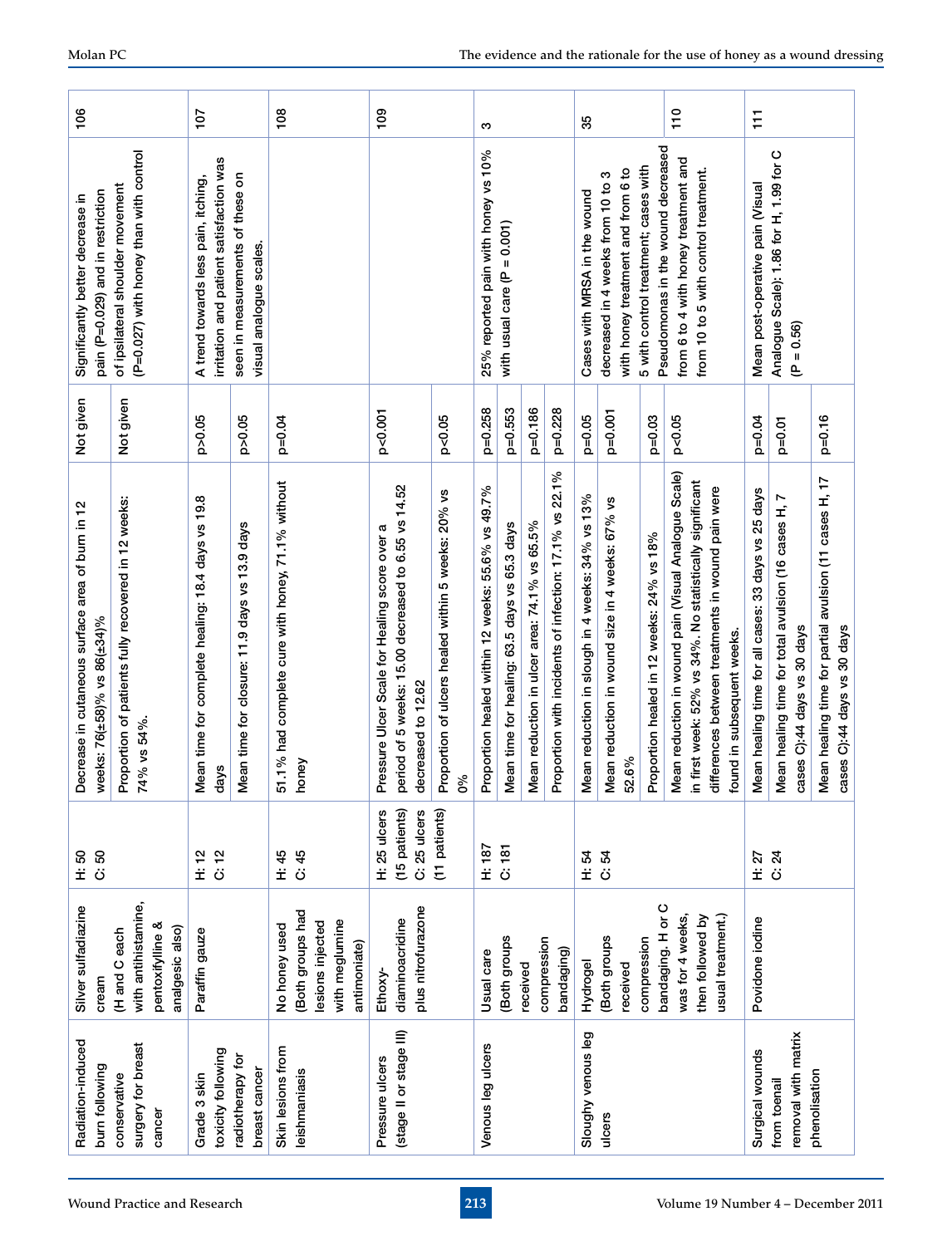| $\overline{\phantom{a}}$ |
|--------------------------|
|                          |
|                          |
|                          |
|                          |
|                          |
|                          |
|                          |
|                          |
|                          |
|                          |
|                          |
|                          |
| $\overline{\phantom{a}}$ |
|                          |
|                          |
|                          |
|                          |
|                          |
|                          |
|                          |
|                          |
|                          |
|                          |
|                          |
|                          |
|                          |
|                          |
|                          |

| Surgical wounds<br>from toenail            | impregnated tulle<br>Paraffin | $\frac{48}{5}$<br>52<br>ΪÖ      | Mean healing time for all cases: 40.30 days vs 39.98<br>days                                 | $p=0.32$                  | Analogue Scale): 1.60 for H, 1.57 for C<br>Mean post-operative pain (Visual |  |
|--------------------------------------------|-------------------------------|---------------------------------|----------------------------------------------------------------------------------------------|---------------------------|-----------------------------------------------------------------------------|--|
| removal with matrix<br>phenolisation       | gras                          |                                 | 32<br>Mean healing time for total avulsion (41 cases H,<br>cases C):45.28 days vs 52.03 days | $p=0.21$                  | Mean pain on dressing changes (Visual<br>$(p = 0.37)$                       |  |
|                                            |                               |                                 | Mean healing time for partial avulsion (21 cases H, 20<br>cases C):31.76 days vs 19.62 days  | $p=0.01$                  | Analogue Scale): 1.26 for H, 1.23 for C<br>$(p = 0.56)$                     |  |
| Wounds of various                          | Most appropriate              | 52<br>Ë                         | Median time for healing: 100 days vs 140 days.                                               | p=0.134                   |                                                                             |  |
| types, healing by                          | regular care for              | 53<br>ڗ                         | Proportion healed after 12 weeks: 46.2% vs 34.0%.                                            | p=0.321                   |                                                                             |  |
| secondary intention<br>(mostly leg ulcers) | each wound                    |                                 | Median time for 50% reduction in wound surface area:<br>32 days vs 46 days.                  | p=0.266                   |                                                                             |  |
| Shallow wounds                             | Hydrogel                      | 4<br>1<br>1<br>1<br>0<br>1<br>2 | Mean time for healing of shallow wounds (25 in each                                          | $p=0.28$                  | Itching was experienced by 27%                                              |  |
| $(2 \text{ cm} deep),$                     |                               |                                 | treatment group): 16.08 days vs 17.12 days.                                                  |                           | treated with honey and 31% with the                                         |  |
| thickness burns,<br>including partial      |                               |                                 | Mean time for healing of abrasions: 17.13 days vs<br>16.53 days                              | $p=0.94$                  | Pain was experienced by 10% treated<br>control                              |  |
| abrasions and skin<br>graft donor sites,   |                               |                                 | Proportion of patients satisfied with dressing: 22% vs<br>29%                                | Stated "no<br>significant | with honey but none asked for the<br>treatment to be stopped                |  |
| all smaller than 100<br>$\tilde{5}$        |                               |                                 | Proportion of patients very satisfied with dressing:78%<br>vs 71%                            | difference"               |                                                                             |  |
| Open or infected<br>wounds (chronic        | Sugar                         | H: 22<br>$rac{8}{c}$            | š<br>2 weeks: 57%<br>Median reduction in wound size in<br>31%                                | Not given                 | Proportion of wounds with positive<br>microbiological cultures decreased    |  |
| osteomyelitis, post-                       |                               |                                 | Median time for healing: 31.5 days vs 56 days                                                | Not given                 | from 55% to 23% with honey                                                  |  |
| surgical wounds,<br>ulcers, trauma         |                               |                                 | experienced on application of dressing:<br>36% vs 56%<br>Severe pain                         | Not given                 | treatment, and from 56% to 39% with<br>the control treatment.               |  |
| wounds, abscesses)                         |                               |                                 | Severe pain experienced on mobilising: 27% vs 56%                                            | Not given                 |                                                                             |  |
|                                            |                               |                                 | Decrease in median ASEPSIS score over 3 weeks:<br>68% vs 67%                                 | Not given                 |                                                                             |  |
| Microvascular<br>free tissue               | Conventional<br>dressings     | 25<br>$\overline{2}$<br>ΪÖ      | Proportion with positive wound swabs 7 days after<br>surgery: 20% vs 13%                     | $p=0.70$                  | Patient responses in a questionnaire<br>on satisfaction were generally more |  |
| reconstruction<br>Surgery                  |                               |                                 | Mean duration of stay in hospital: 16 days vs 21 days                                        | p=0.047                   | favourable for honey, but the difference<br>was not significant.            |  |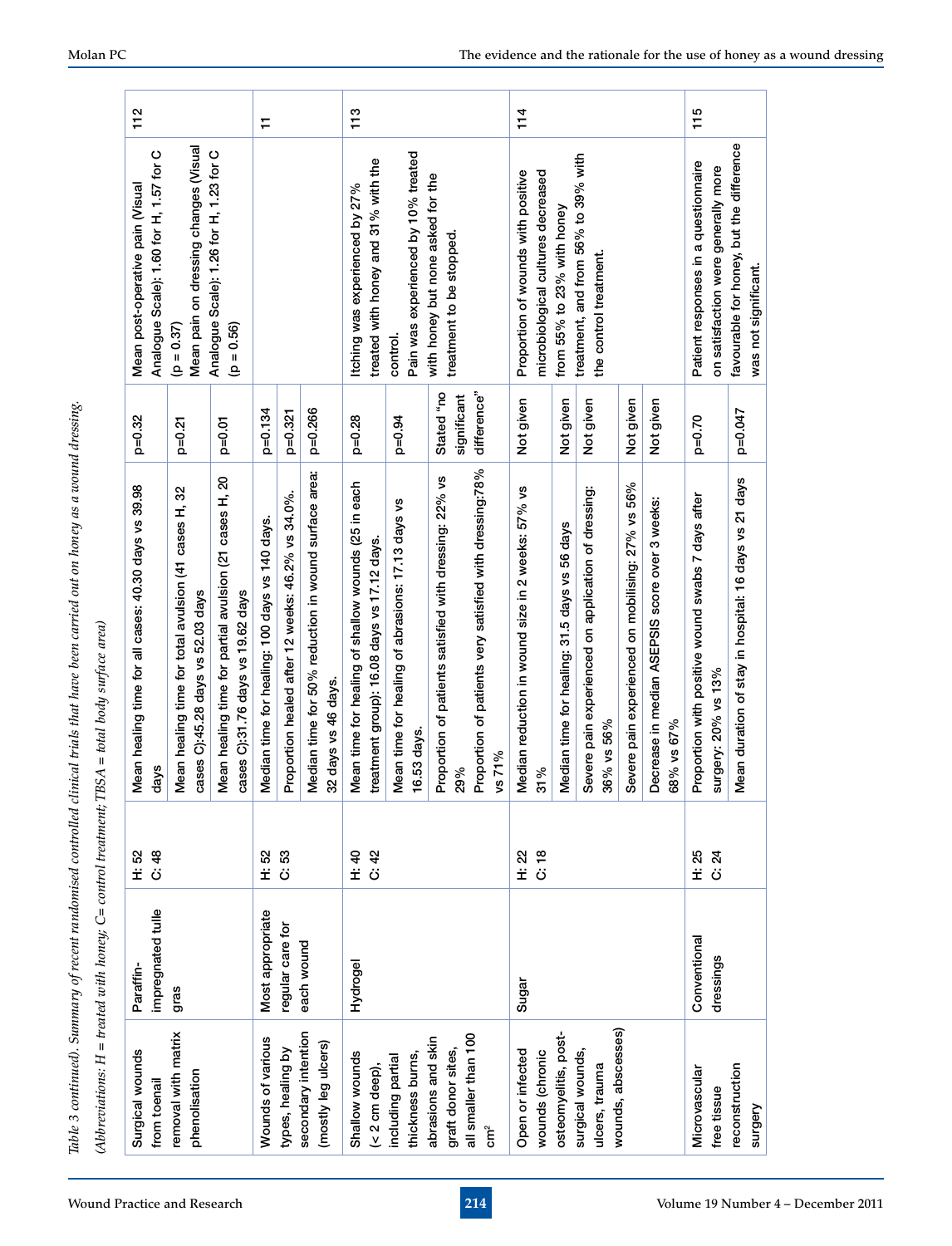*Table 4. Summary of the actions of honey promoting wound healing.*

#### **Antibacterial activity:**

- Very broad spectrum of activity (antifungal as well)
- Effective against antibiotic-resistant species
- **Effective against bacteria in biofilms**
- The minimum inhibitory concentration with bacteria is generally less than 10% honey
- Development of resistance to honey is unlikely

#### **Debriding action:**

- Acts to activate plasminogen which lyses fibrin attaching slough
- Prevents formation of eschar and scabs

#### **Anti-inflammatory activity:**

- • Many reports of clinical observation of decrease in symptoms of inflammation
- Biochemical and histological studies have demonstrated decreased inflammation
- The action is direct, not secondary to clearing infection causing inflammation
- Demonstrated in many studies on inflammation in sites other than wounds
- Acts to inhibit phagocytosis, the start of the inflammatory response

#### **Antioxidant activity of honey:**

- Contains plant phenolics from the nectar source
- Scavenges reactive oxygen species which act as messengers between cells to increase the inflammatory process and cause hypertrophic scarring
- Decreases oxidative activation of proteases which destroy the matrix and growth factors

#### **Increasing the rate of healing:**

- Stimulates leukocytes to release cytokines and growth factors that activate tissue repair
- Acidity of honey makes more oxygen available from the circulation for tissue repair
- Osmotic action causes outflow of lymph like in VAC therapy

*in vitro* in a rat aortic ring assay, maximally at around a 0.2% concentration of honey<sup>90</sup>. The osmotic action, resulting from honey consisting of approximately 80% sugars, also helps with increasing the availability of oxygen and nutrients for growth of repair tissues, in the same way as VAC therapy does. Another advantage of the osmotic action is that it creates a liquid layer between the dressing and the wound bed, thus not only giving painless removal of dressings but also avoiding damage to newly grown tissue, which, if it adhered to the dressing, could be torn off the wound during removal of dressings. The sugar content of this liquid layer makes it hypertonic and this along with decreased protease activity resulting from suppression of inflammation accounts for why maceration is not seen when wounds are dressed with honey.

# **Challenges posed by variation in composition of honey**

There is a major challenge faced both in providing honey wound dressings with the best functionality and in obtaining clinical evidence for the use of honey as a wound dressing. This challenge is to take into account the large degree of variation in potency of each of the bioactivities of honey relevant to achieving optimal wound healing. It is a challenge faced with all natural products used medically. Unless the component(s) responsible for any therapeutic action(s) are known and the level of these components are standardised then the results obtained clinically may vary, and any results obtained from use of the products are applicable only to the particular batch used and cannot be attributed to the product in general. What also needs to be considered is that more than one bioactivity may be involved in achieving the clinical results obtained, so there needs to be careful choice of wound types on which clinical trials are conducted so that only the bioactivities that have been standardised in the honey used are likely to be involved in achieving the outcomes recorded. As an example of these points, the RCT that was conducted to compare manuka honey with hydrogel for desloughing efficacy in venous ulcers<sup>35</sup> gave results that demonstrated only that the particular batch of honey used had the relative efficacy found. A different batch of honey, even of the same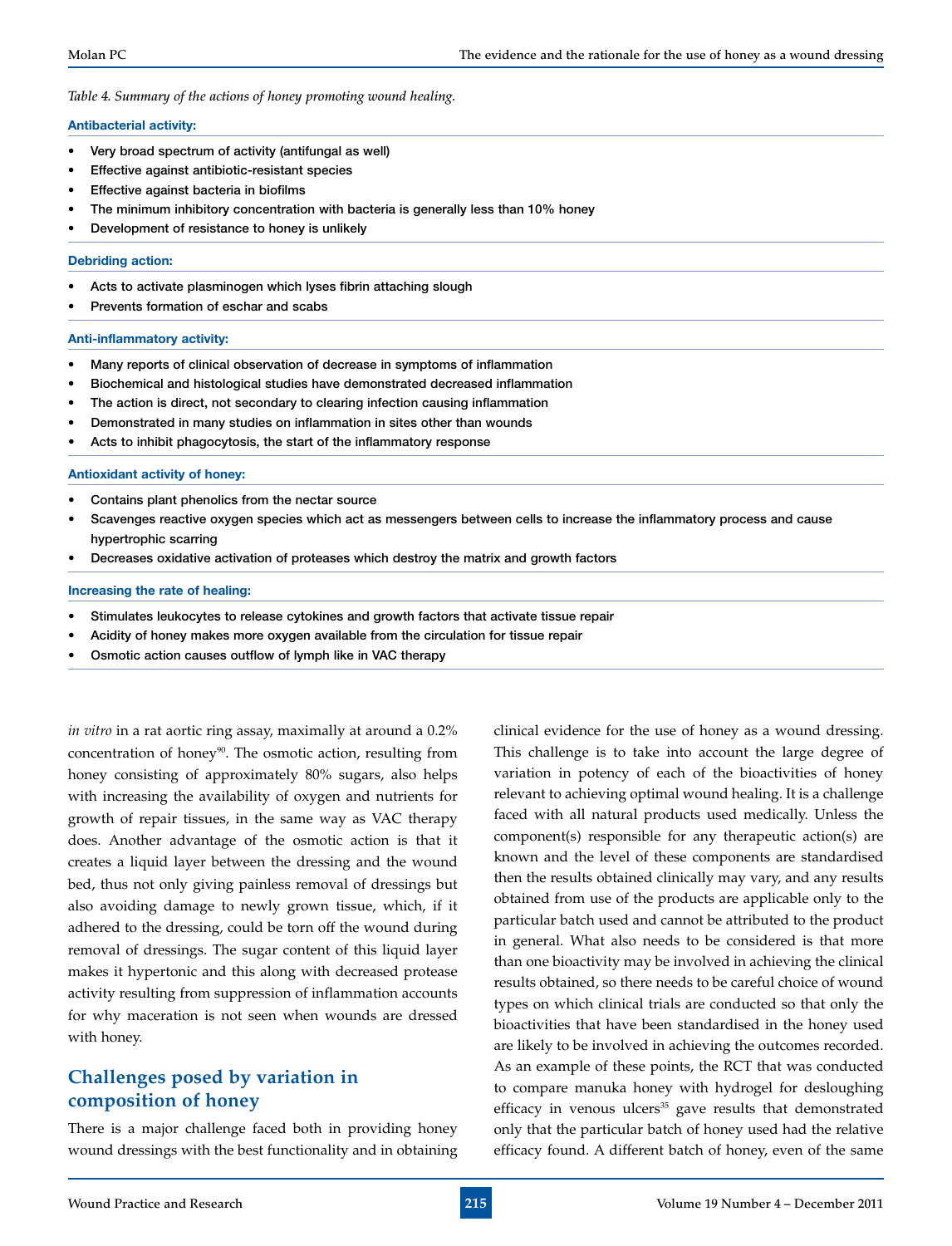product from the same manufacturer, may have shown less (or greater) efficacy because only the antibacterial activity had been standardised in the product yet it would be expected that the unstandardised components of the honey responsible for increasing plasmin activity and suppressing inflammation would also be involved in achieving desloughing.

The antibacterial activity of honey can vary up to 100-fold in potency<sup>27</sup>. There is also the issue of whether the antibacterial activity is due to hydrogen peroxide (which could be to a large degree inactivated by catalase activity in the wound bed) or to non-peroxide factors as occur in some (but not all) honey described as manuka honey<sup>91</sup>. In research work investigating the mechanism of action of the debriding properties of honey, the increase in plasmin activity stimulated by samples of different honeys (tested at a concentration of 1%) was found to range from 21% to 103% (Harcourt and Molan: paper in preparation). In research work investigating the mechanism of action of the anti-inflammatory activity of honey (Bean, Cursons and Molan: paper submitted for publication) the degree of suppression of phagocytosis by samples of different honeys (tested at a concentration of 0.25%) was found to range from zero to 50% inhibition. Twofold<sup>70</sup>, threefold<sup>69</sup> and fourfold<sup>66</sup> differences between different samples of honey in inhibition of the formation of ROS by leukocytes have been reported. Also, a fourfold difference between different samples of honey in inhibition of complement has been reported<sup>66</sup>. Differences between different samples of honey in the degree of stimulation of production of cytokines by leukocytes $71,88$  and degree of stimulation of angiogenesis $90$ have also been reported.

Some, maybe all, of the registered honey wound-care products on sale have the antibacterial activity standardised, thus there can be confidence that results from trials where clearance of infection has been reported with these products are likely to be achieved in clinical practice. The level of the antibacterial activity in the registered products is usually not stated because this could be construed as a therapeutic claim, something not allowed for products in the 'medical device' class in which they are registered. The public can purchase honey on which the level of antibacterial activity is stated; however, it is very much a case of *caveat emptor* because many marketers do not make clear whether the activity that is rated is non-peroxide (that is, not inactivated by catalase in wounds) or is due to hydrogen peroxide which could be inactivated. It is the author's view that it needs to be taken into account in clinical practice that the registered honey wound dressings on sale also differ from manufacturer to manufacturer in which type of antibacterial activity the honey has. Although there has been no clinical trial to compare the efficacy of the two types of activity there is a rationale to

support choosing honey with non-peroxide activity where the best antibacterial activity is wanted.

*In vitro* assays for the ability of samples of honey to stimulate production of cytokines and growth factors which stimulate tissue repair have already been published. These could be used to ensure that honey for wound-care products is standardised for this therapeutic activity. With research from the author's laboratory expected to be published soon describing *in vitro* assays for bioactivities involved in debriding of wounds and decreasing inflammation, it should be possible to have honey products standardised for these actions as well. Research in the author's laboratory is near completion developing an *in vitro* assay for the efficacy of antioxidants inside cells, which is be much more relevant to wound care than the standard antioxidant assays used by the food industry. (Many antioxidants do not cross cell membranes efficiently.)

## **Concluding comments**

Honey may be considered by some clinicians to be an "alternative medicine" or a "complementary medicine", and its reputation as a cure-all in the health food market may well cause clinicians to not give it due consideration for use in wound care. But honey is no more "alternative" or "complementary" than tulle gras, sutures, elasticated compression bandages and silver which, like honey, were commonly used in wound care about a century  $ago^{92}$ . Like silver did, honey went out of common usage when antibiotics came into use in the early 1940s, and like silver it is coming back into use now that the problem of bacterial resistance to antibiotics is becoming widespread. The clinical and scientific evidence from modern research outlined in this review should make it clear that, at least in its use in wound care, honey should be considered alongside modern pharmaceutical products with regard to its effectiveness and therapeutic actions. However, other than in its physical properties and in its antibacterial activity in brands of honey wound-care products where this is standardised, there is an inherent weakness with respect to the variation in the level of bioactivities that occurs in all natural products used in medicine. It is next a matter of persuading manufacturers of honey products for wound care to standardise their products for all of the therapeutic activities that honey has, so that clinicians can use honey products with the confidence of knowing that they should have the same efficacy as when used on previous cases.

It is only with all of the relevant therapeutic activities standardised can conclusive clinical trials be conducted. At present there is insufficient high-quality evidence from trials of conventional treatments to establish, for each type of wound, what is the best treatment against which honey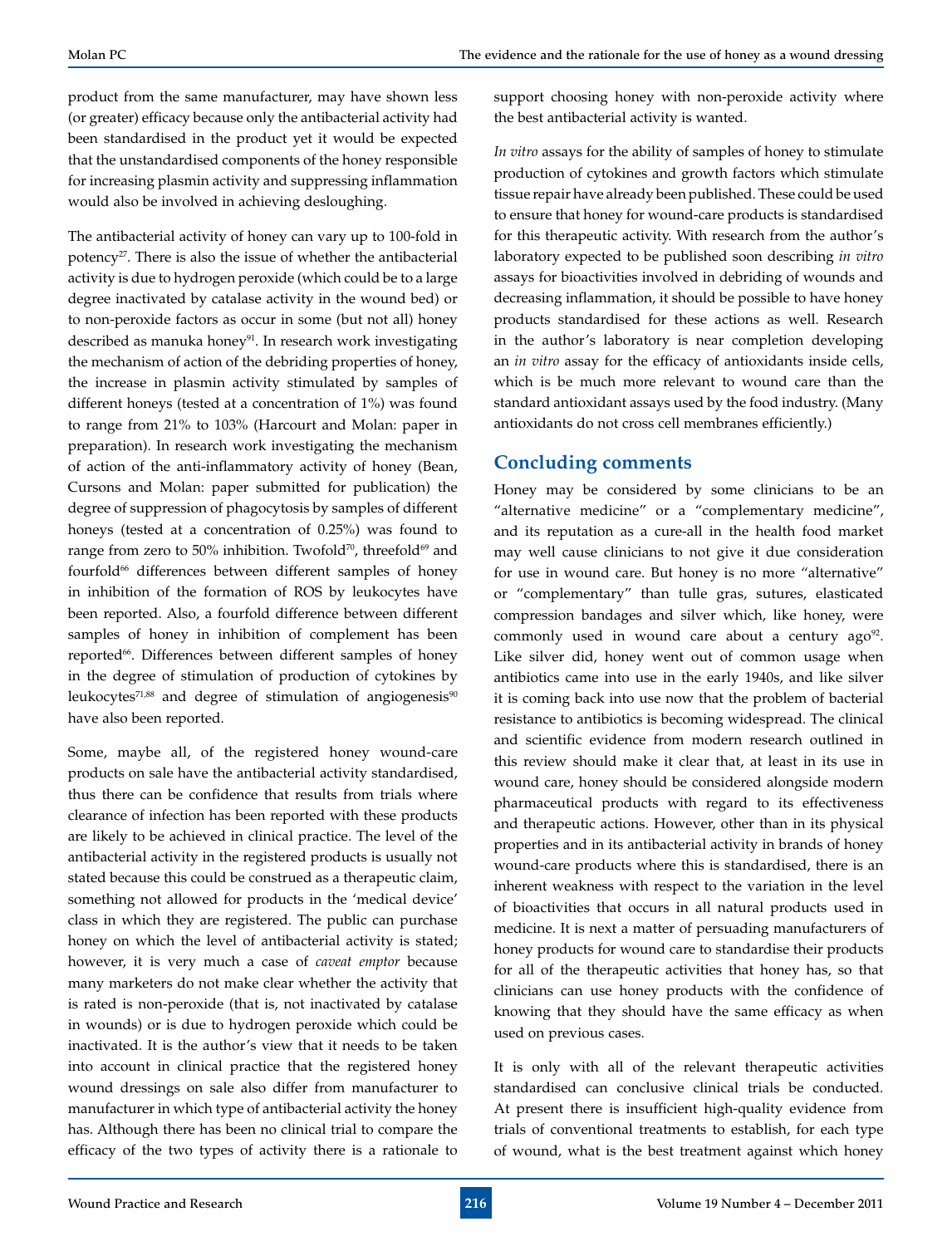should be compared in clinical trials, so in the meantime any trials should have as the control what is generally accepted as the standard treatment in modern wound-care practice. The control treatment, and the type of honey dressing used, will need to be selected to suit the type of wound being studied. Pilot trials may be needed to find the best type of honey dressing to use, rather than having the choice directed by sponsorship by manufacturers. In order to get statistically significant conclusions on which of the two treatments compared (honey or standard best practice) gives the best results the number of patients recruited into trials needs to be large enough to allow for the degree of variation that occurs between individuals in rate of healing for each type of wound, and for the expected (from pilot trials) degree of difference in effectiveness between honey and standard treatment.

#### **Statement of conflicts of interest**

The author has no financial interests in honey or wound-care products, nor receives any payments for consultancy. As an inventor on a patent (for a honey wound dressing) sold by the University of Waikato, the author stands to receive a share of the net income of the University of Waikato from royalty payments. Occasional sponsorship of travel and accommodation costs to attend wound-care conferences has

been received from several companies selling honey products for wound care. Some funding of the author's research work on honey has been received in the past from companies producing honey wound dressings. The writing of this review was unfunded.

#### **References**

- 1. Moore OA, Smith LA, Campbell F, Seers K, McQuay HJ & Moore RA. Systematic review of the use of honey as a wound dressing. BMC Complement Altern Med 2001; 1(1):2.
- 2. Jull AB, Rodgers A & Walker N. Honey as a topical treatment for wounds. Cochrane Database Syst Rev 2008; 4:Art. No.: CD005083.
- 3. Jull A, Walker N, Parag V, Molan P & Rodgers A. Randomized clinical trial of honey-impregnated dressings for venous leg ulcers. Br J Surg 2008; 95(2):175–82.
- 4. Betts JA & Molan PC, editors. A pilot trial of honey as a wound dressing has shown the importance of the way that honey is applied to wounds. 11th Conference of the European Wound Management Association, 2001, Dublin, Ireland.
- 5. Fox C. Honey as a dressing for chronic wounds in adults. Br J Community Nurs 2002; 7(10):530–4.
- 6. Gethin G. Is there enough clinical evidence to use honey to manage wounds? J Wound Care 2004; 13(7):275–8.
- 7. Mwipatayi BP, Angel D, Norrish J, Hamilton MJ, Scott A & Sieunarine K. The use of honey in chronic leg ulcers: a literature review. Primary Intention 2004; 12(3):107–12.
- Templeton S. A review of the use of honey on wounds. ACCNS J Community Nurs 2002; 7(1):13–4.

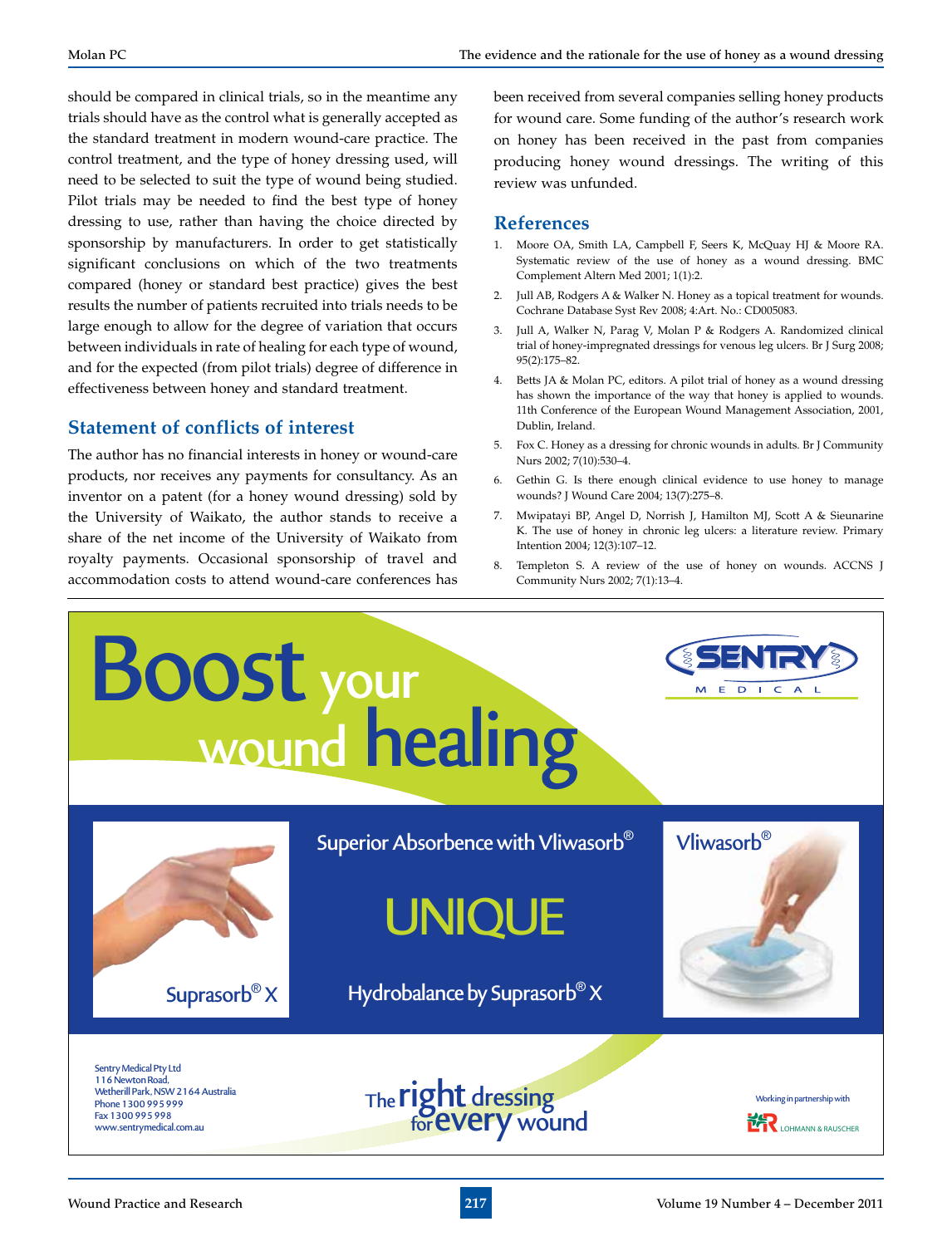- 9. Leaper D. Are we close to developing the ultimate wound dressing? Wounds UK 2006; 2(2):94–5.
- 10. Campbell MJ. What is evidence? In: Mani R (ed). Chronic wound management – the evidence for change. London: Parthenon, 2003, pp. 11–22.
- 11. Robson V, Dodd S & Thomas S. Standardized antibacterial honey (Medihoney<sup>™</sup>) with standard therapy in wound care: randomized clinical trial. J Adv Nurs 2009; 65(3):565–75.
- 12. Molan PC. The evidence supporting the use of honey as a wound dressing. Int J Low Extrem Wounds 2006; 5(1):40–54.
- 13. Kundu S, Biswas TK, Das P, Kumar S & De DK. Turmeric (Curcuma longa) rhizome paste and honey show similar wound healing potential: a preclinical study in rabbits. Int J Low Extrem Wounds 2005; 4(4):205–13.
- 14. Lusby PE, Coombes AL & Wilkinson JM. A comparison of wound healing following treatment with Lavandula x allardii honey or essential oil. Phytother Res 2006; 20(9):755–7.
- 15. Jalali FSS, Saifzadeh S, Tajik H & Farshid AA. Experimental evaluation of repair process of burn-wounds treated with natural honey. J Anim Vet Adv 2007; 6(2):179–84.
- 16. Sukur SM, Halim AS & Singh KKB. Evaluations of bacterial contaminated full thickness burn wound healing in Sprague Dawley rats Treated with Tualang honey. Indian J Plast Surg 2011; 44(1):112–7.
- 17. Zohdi RM, Zakaria ZAB, Yusof N, Mustapha NM & Abdullah MNH. Gelam (Melaleuca spp.) honey-based hydrogel as burn wound dressing. Evid Based Complement Alternat Med 2012; in press: DOI:10.1155/2012/843025.
- 18. Gutiérrez Vega R, Ortiz Barranco I, Lazos Ochoa M, Amancio Chassín O & Rodríguez Báez A. Efecto de la miel aplicada tópicamente sobre la cicatrización en heridas infectadas. Modelo experimental / Effect of topical aplication of honey on healing process in infected wound. An experimental model. Rev méd Hosp Gen Méx 1995; 58(3):101–4.
- 19. Rozaini MZ, Zuki ABZ, Noordin MM, Norimah Y & Nazrul Hakim A. Macroscopic evaluation of burn wound healing progress treated with different types of honey. Pak J Biol Sci 2005; 8(5):672–8.
- 20. Rozaini MZ, Zuki ABZ, Noordin MM, Norimah Y & Nazrul Hakim A. The effects of different types of honey on tensile strength evaluation of burn wound tissue healing. Int J Appl Res Vet Med 2004; 2(4):290–6.
- 21. Aljady AM, Kamaruddin MY, Jamal AM & Mohd Yassim MY. Biochemical study on the efficacy of Malaysian honey on inflicted wounds: and animal model. Med J Islamic Acad Sci 2000; 13(3):125–32.
- 22. Schencke C, Salvo J, Veuthey C, Hidalgo A & del Sol M. Healing of burns type AB-B in guinea pig (Cavia porcellus) using ulmo honey associated with oral vitamin C. Int J Morphol 2011; 29(1):69–75.
- Yusof N, Hafiza AHA, Zohdi RM & Bakar MZA. Development of honey hydrogel dressing for enhanced wound healing. Radiat Phys Chem 2007; 76(11–12):1767–70.
- 24. Mani R. Commentary on "the evidence supporting the use of honey as a wound dressing" by P. C. Molan. Int J Low Extrem Wounds 2006; 5(1):55.
- 25. Renton J. Observations on acupuncture. Edinb Med Surg J 1830; 34:100–7.
- Molan PC. Honey: Antimicrobial actions and role in disease management. In: Ahmad I & Aqil F (eds). New Strategies Combating Bacterial Infection. Weinheim: Wiley VCH, 2009, pp. 229–53.
- 27. Molan PC. The antibacterial activity of honey. 2. Variation in the potency of the antibacterial activity. Bee World 1992; 73(2):59–76.
- 28. Cooper RA, Jenkins L, Henriques AFM, Duggan RS & Burton NF. Absence of bacterial resistance to medical-grade manuka honey. Eur J Microbiol Infect Dis 2010; 29(10):1237–41.
- 29. Alandejani T, Marsan J, Ferris W, Slinger R & Chan F. Effectiveness of honey on Staphylococcus aureus and Pseudomonas aeruginosa biofilms. Otolaryngol Head Neck Surg 2009; 141(1):114–8.
- Merckoll P, Jonassen TØ, Vad ME, Jeansson SL & Melby KK. Bacteria, biofilm and honey: A study of the effects of honey on 'planktonic' and biofilm-embedded chronic wound bacteria. Scand J Infect Dis 2009; 41(5):341–7.
- 31. Okhiria OA, Henriques A, Burton NF, Peters A & Cooper RA. Honey modulates biofilms of Pseudomonas aeruginosa in a time and dose dependent manner. J ApiProduct ApiMed Sci 2009; 1(1):6–10.
- 32. Hill KE, Malic S, McKee R. An in vitro model of chronic wound biofilms to test wound dressings and assess antimicrobial susceptibilities. J Antimicrob Chemother 2010; 65(6):1195–206.
- 33. Thomson CH. Biofilms: do they affect wound healing? Int Wound J 2011; 8(1):63–7.
- 34. Molan PC. Debridement of wounds with honey. J Wound Technol 2009; 5:12–7.
- 35. Gethin G & Cowman S. Manuka honey vs hydrogel a prospective, open label, multicentre, randomised controlled trial to compare desloughing efficacy and healing outcomes in venous ulcers. J Clin Nurs 2009; 18(3):466–74.
- 36. Subrahmanyam M. A prospective randomised clinical and histological study of superficial burn wound healing with honey and silver sulfadiazine. Burns 1998; 24(2):157–61.
- 37. Esmon CT. Crosstalk between inflammation and thrombosis. Maturitas 2004; 47(4):305–14.
- 38. Burlando F. Sull'azione terapeutica del miele nelle ustioni. Minerva Dermatol 1978; 113:699–706.
- 39. Dumronglert E. A follow-up study of chronic wound healing dressing with pure natural honey. J Nat Res Counc Thail 1983; 15(2):39–66.
- 40. Efem SEE. Clinical observations on the wound healing properties of honey. Br J Surg 1988; 75:679–81.
- 41. Efem SEE. Recent advances in the management of Fournier's gangrene: Preliminary observations. Surgery 1993; 113(2):200–4.
- 42. Hejase MJ, Simonin JE, Bihrle R & Coogan CL. Genital Fournier's gangrene: experience with 38 patients. Urology 1996; 47(5):734–9.
- 43. Keast-Butler J. Honey for necrotic malignant breast ulcers. Lancet 1980; ii(October 11):809.
- 44. Subrahmanyam M. Honey impregnated gauze versus polyurethane film (OpSite<sup>®</sup>) in the treatment of burns – a prospective randomised study. Br J Plast Surg 1993; 46(4):322–3.
- 45. Subrahmanyam M. Honey dressing versus boiled potato peel in the treatment of burns: a prospective randomized study. Burns 1996; 22(6):491– 3.
- 46. Subrahmanyam M, Sahapure AG, Nagane NS, Bhagwat VR & Ganu JV. Effects of topical application of honey on burn wound healing. Ann Burns Fire Disasters 2001; XIV(3):143–5.
- 47. Nagane NS, Ganu JV, Bhagwat VR & Subramanium M. Efficacy of topical honey therapy against silver sulphadiazine treatment in burns: a biochemical study. Indian J Clin Biochem 2004; 19(2):173–6.
- 48. Molan PC. Re-introducing honey in the management of wounds and ulcers – theory and practice. Ostomy/Wound Manage 2002; 48(11):28–40.
- 49. Biswal BM, Zakaria A & Ahmad NM. Topical application of honey in the management of radiation mucositis: a preliminary study. Support Care Cancer 2003; 11:242–8.
- 50. Chiba M, Idobata K, Kobayashi N, Sato Y & Muramatsu Y. Use of honey to ease the pain of stomatitis during radiotherapy [in Japanese]. Kangogaku Zasshi 1985; 49(2):171–6.
- 51. Motallebnejad M, Akram S, Moghadamnia A, Moulana Z & Omidi S. The effect of topical application of pure honey on radiation-induced mucositis: A randomized clinical trial. J Contemp Dent Pract 2008; 9(3):040–7.
- 52. Rashad UM, Al-Gezawy SM, El-Gezawy E & Azzaz AN. Honey as topical prophylaxis against radiochemotherapy-induced mucositis in head and neck cancer. J Laryngol Otol 2009; 123(2):223–8.
- 53. Salem SN. Honey regimen in gastrointestinal disorders. Bull Islamic Med 1981; 1:358–62.
- 54. English HK, Pack AR & Molan PC. The effects of manuka honey on plaque and gingivitis: a pilot study. J Int Acad Periodontol 2004; 6(2):63–7.
- 55. Emarah MH. A clinical study of the topical use of bee honey in the treatment of some ocular diseases. Bull Islamic Med 1982; 2(5):422–5.
- 56. Dunford CE & Hanano R. Acceptability to patients of a honey dressing for non-healing venous leg ulcers. J Wound Care 2004; 13(5):193–7.
- 57. Ozlugedik S, Genc S, Unal A, Elhan AH, Tezer M & Titiz A. Can postoperative pains following tonsillectomy be relieved by honey? A prospective, randomized, placebo controlled preliminary study. Int J Pediatr Otorhinolaryngol 2006; 70(11):1929–34.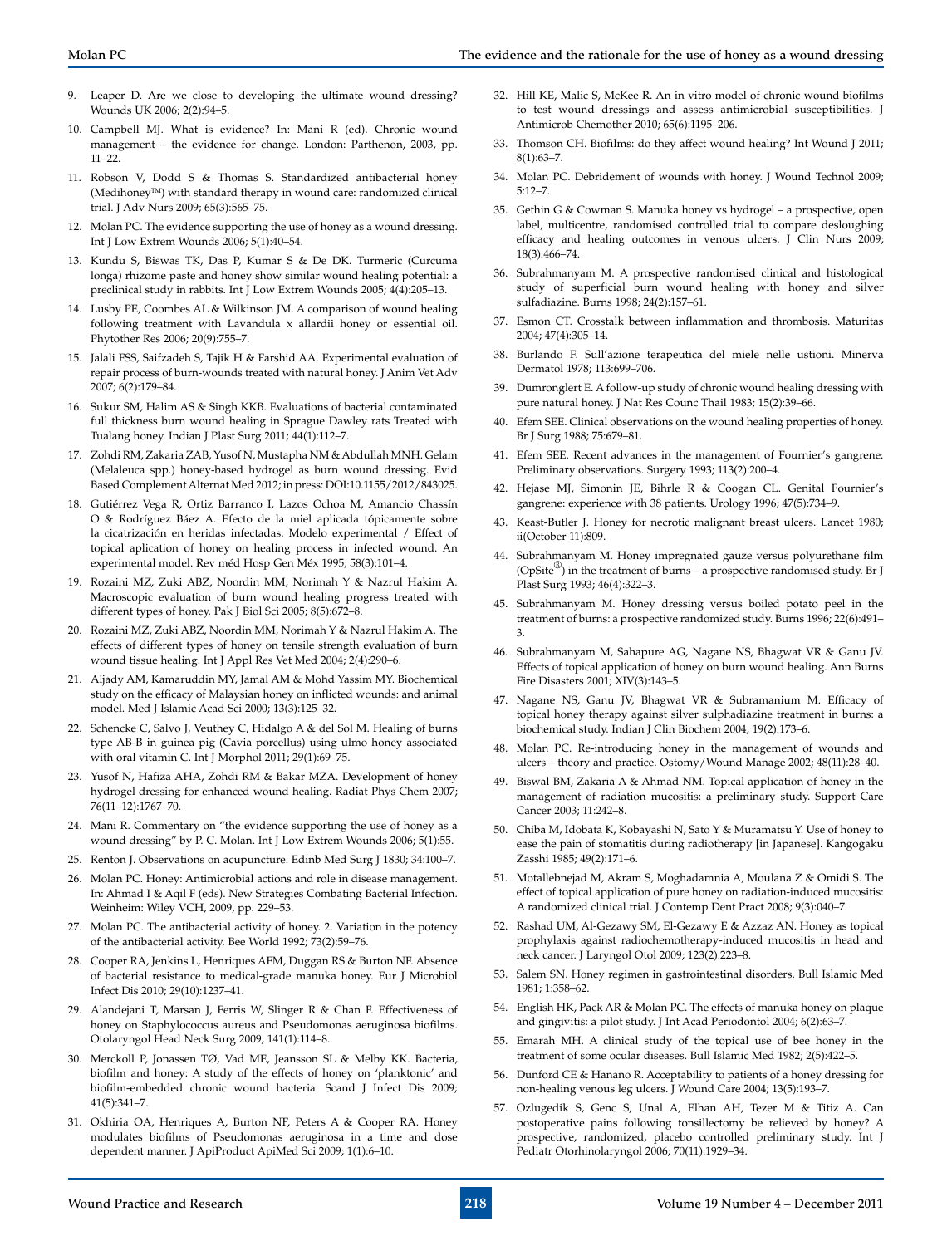- 58. Bilsel Y, Bugra D, Yamaner S, Bulut T, Cevikbas U & Turkoglu U. Could honey have a place in colitis therapy? Effects of honey, prednisolone, and disulfiram on inflammation, nitric oxide, and free radical formation. Dig
- 59. Mahgoub AA, el-Medany AH, Hagar HH & Sabah DM. Protective effect of natural honey against acetic acid-induced colitis in rats. Trop Gastroenterol 2002; 23(2):82–7.
- 60. Medhi B, Prakash A, Avti PK, Saikia UN, Pandhi P & Khanduja KL. Effect of Manuka honey and sulfasalazine in combination to promote antioxidant defense system in experimentally induced ulcerative colitis model in rats. Indian J Exp Biol 2008; 46(8):583–90.
- 61. Prakash A, Medhi B, Avti PK, Saikia UN, Pandhi P & Khanduja KL. Effect of different doses of manuka honey in experimentally induced inflammatory bowel disease in rats. Phytother Res 2008; 22(11):1511–9.
- 62. Ali ATMM. Prevention of ethanol-induced gastric lesions in rats by natural honey, and its possible mechanism of action. Scand J Gastroenterol 1991; 26:281–8.
- 63. Ali ATMM, Al-Humayyd MS & Madan BR. Natural honey prevents indomethacin- and ethanol-induced gastric lesions in rats. Saudi Med J 1990; 11(4):275–9.
- 64. Ali ATMM & Al-Swayeh OA. Natural honey prevents ethanolinduced increased vascular permeability changes in the rat stomach. J Ethnopharmacol 1997; 55(3):231–8.
- 65. Kassim M, Achoui M, Mansor M & Yusoff KM. The inhibitory effects of Gelam honey and its extracts on nitric oxide and prostaglandin  $\mathbb{E}_{2}$  in inflammatory tissues. Fitoterapia 2010; 81(8):1196–201.
- 66. van den Berg AJ, van den Worm E, van Ufford HC, Halkes SB, Hoekstra MJ & Beukelman CJ. An in vitro examination of the antioxidant and anti-inflammatory properties of buckwheat honey. J Wound Care 2008; 17(4):172–8.
- 67. Kassim M, Achoui M, Mustafa MR, Mohd MA & Yusoff KM. Ellagic acid, phenolic acids, and flavonoids in Malaysian honey extracts demonstrate in vitro anti-inflammatory activity. Nutr Res 2010; 30(9):650–9.
- 68. Henriques A, Jackson S, Cooper R & Burton N. Free radical production and quenching in honeys with wound healing potential. J Antimicrob Chemother 2006; 58(4):773–7.
- 69. Mesaik MA, Azim MK & Mohiuddin S. Honey modulates oxidative burst of professional phagocytes. Phytother Res 2008; 22(10):1404–8.
- 70. Ahmad A, Khan RA & Mesaik MA. Anti inflammatory effect of natural honey on bovine thrombin-induced oxidative burst in phagocytes. Phytother Res 2009; 23(6):801–8.
- 71. Tonks A, Cooper RA, Price AJ, Molan PC & Jones KP. Stimulation of TNF-a release in monocytes by honey. Cytokine 2001; 14(4):240–2.
- 72. Abuharfeil N, Al-Oran R & Abo-Shehada M. The effect of bee honey on proliferative activity of human B- and T-lymphocytes and the activity of phagocytes. Food Agric Immunol 1999; 11:169–77.
- 73. Iles KE & Forman HJ. Macrophage signaling and respiratory burst. Immunol Res 2002; 26(1-3):95–105.
- 74. Ma Q, Kinneer K, Ye JP & Chen BJ. Inhibition of nuclear factor kappa B by phenolic antioxidants: interplay between antioxidant signaling and inflammatory cytokine expression. Mol Pharmacol 2003; 64(2):211–9.
- 75. Martin A. The use of antioxidants in healing. Dermatol Surg 1996; 22(2):156–60.
- 76. Tanaka H, Hanumadass M, Matsuda H, Shimazaki S, Walter RJ & Matsuda T. Hemodynamic effects of delayed initiation of antioxidant therapy (beginning two hours after burn) in extensive third-degree burns. J Burn Care Rehabil 1995; 16(6):610–5.
- 77. Subrahmanyam M, Sahapure AG, Nagane NS, Bhagwat VR & Ganu JV. Free radical control – the main mechanism of the action of honey in burns. Ann Burns Fire Disasters 2003; 16(3):135–8.



Covidien AG or its affiliate. All rights reserved.

1.1 EW ZEALAND<br>
(T) 0508 489 264 WC 126-02-11

Surg 2002; 19:306–12.

Lane Cove NSW 2066

Mount Wellington, Auckland

New Zealand